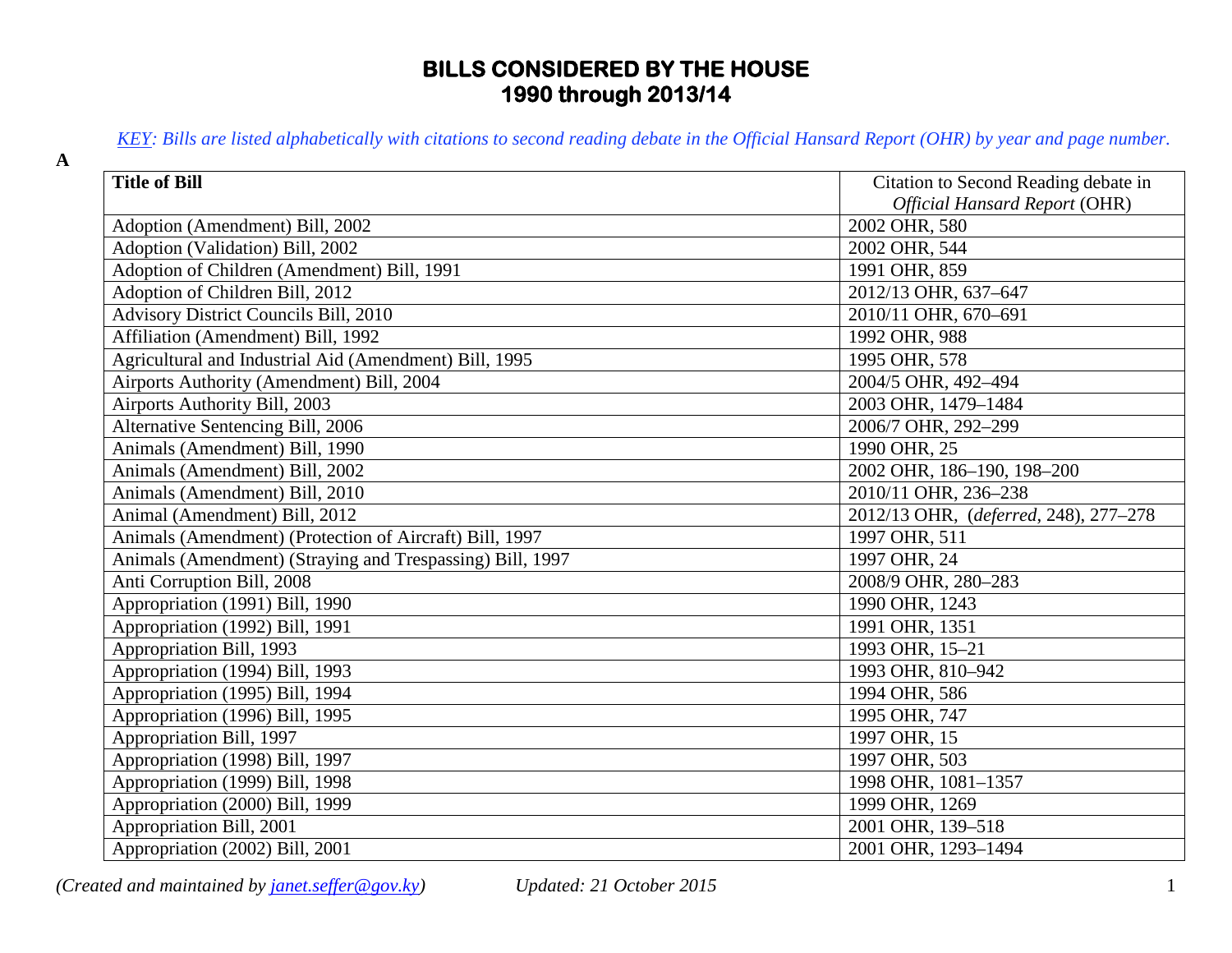| Appropriation Bill, 2003                             | 2003 OHR, 262-270, 283-398              |
|------------------------------------------------------|-----------------------------------------|
| Appropriation (January to June 2003) Bill, 2002      | 2002 OHR, 671-681                       |
| Appropriation (July 2004 to June 2005) Bill, 2003    | 2003 OHR, 1500-1642                     |
| Appropriation (July 2005 to June 2006) Bill, 2005    | 2005/6 OHR, 190-443                     |
| Appropriation (July 2006 to June 2007) Bill, 2006    | 2006/7 OHR, 10-17, 28-200               |
| Appropriation (July 2007 to June 2008) Bill, 2007    | 2007/8 OHR, 8-12; 24-213                |
| Appropriation (July 2008 to June 2009) Bill, 2008    | 2008/9 OHR, 6-238                       |
| Appropriation (July 2009 to June 2010) Bill, 2009    | 2009/10 OHR, 131-137;156-181; 188-191   |
| Appropriation (July 2010 to June 2011) Bill 2010     | 2010/11 OHR, 9-31, 37-77, 79-101        |
| Appropriation (July 2011 to June 2012) Bill, 2011    | 2011/12 OHR, 10-204                     |
| Appropriation (July 2012 to June 2013) Bill, 2013    | 2012/13 OHR, 104                        |
| Appropriation (July 2013 to June 2014) Bill 2013     | 2013/14 OHR, 78 (Procedural matter, 87- |
|                                                      | 89; Speaker's Ruling, 89–90)            |
| Arbitration Bill, 2012                               | 2011/12 OHR, 855-858                    |
| Attorney General's Reference of Questions Bill, 2012 | 2012/13 OHR, 248-250                    |
| Auditors Oversight Bill, 2011                        | 2011/12 OHR, 491-494                    |
|                                                      |                                         |
| <b>Bail Bill, 1992</b>                               | 1992 OHR, 395                           |

**B**

| Bail Bill, 1992                                                               | 1992 OHR, 395        |
|-------------------------------------------------------------------------------|----------------------|
| Bail (Amendment) Bill, 2005                                                   | 2005/6 OHR, 287-288  |
| Bail (Amendment) Bill, 2006                                                   | 2006/7 OHR, 303      |
| Bail (Amendment) Bill, 2010                                                   | 2009/10 OHR, 456-457 |
| Banks and Trust Companies (Amendment) Bill, 1993                              | 1993 OHR, 628        |
| Banks and Trust Companies (Amendment) (No. 2) Bill, 1993                      | 1993 OHR, 966        |
| Banks and Trust Companies (Amendment) Bill, 2002                              | 2002 OHR, 826        |
| Banks and Trust Companies (Amendment) Bill, 2006                              | 2006/7 OHR, 345-346  |
| Banks and Trust Companies (Amendment) Bill, 2008                              | 2008/9 OHR, 276-277  |
| Banks and Trust Companies (Amendment) Bill, 2012                              | 2012/13 OHR, 215-216 |
| Banks and Trust Companies (Amendment) (No. 2) Bill, 2012                      | 2012/13 OHR, 510-511 |
| Banks and Trust Companies (Amendment) (Waiver of Penalty Fees) Bill, 1998     | 1998 OHR, 387        |
| Banks and Trust Companies (Amendment) (Waiver of Penalty Fees) Bill, 1999     | 1999 OHR, 556        |
| Banks and Trust Companies (Amendment) (Access to Information) Bill, 2000      | 2000 OHR, 688        |
| Banks and Trust Companies (Amendment) (Prudent Management) Bill, 2001         | 2001 OHR, 485-490    |
| Bills of Sale (Amendment) Bill, 1998                                          | 1999 OHR, 388        |
| Births and Deaths Registration (Amendment) Bill, 2006                         | 2006/7 OHR, 237-238  |
| Builders Bill, 2007                                                           | 2006/7 OHR, 657-671  |
| Building Societies (Amendment) (Regulations by Monetary Authority) Bill, 2000 | 2000 OHR, 950        |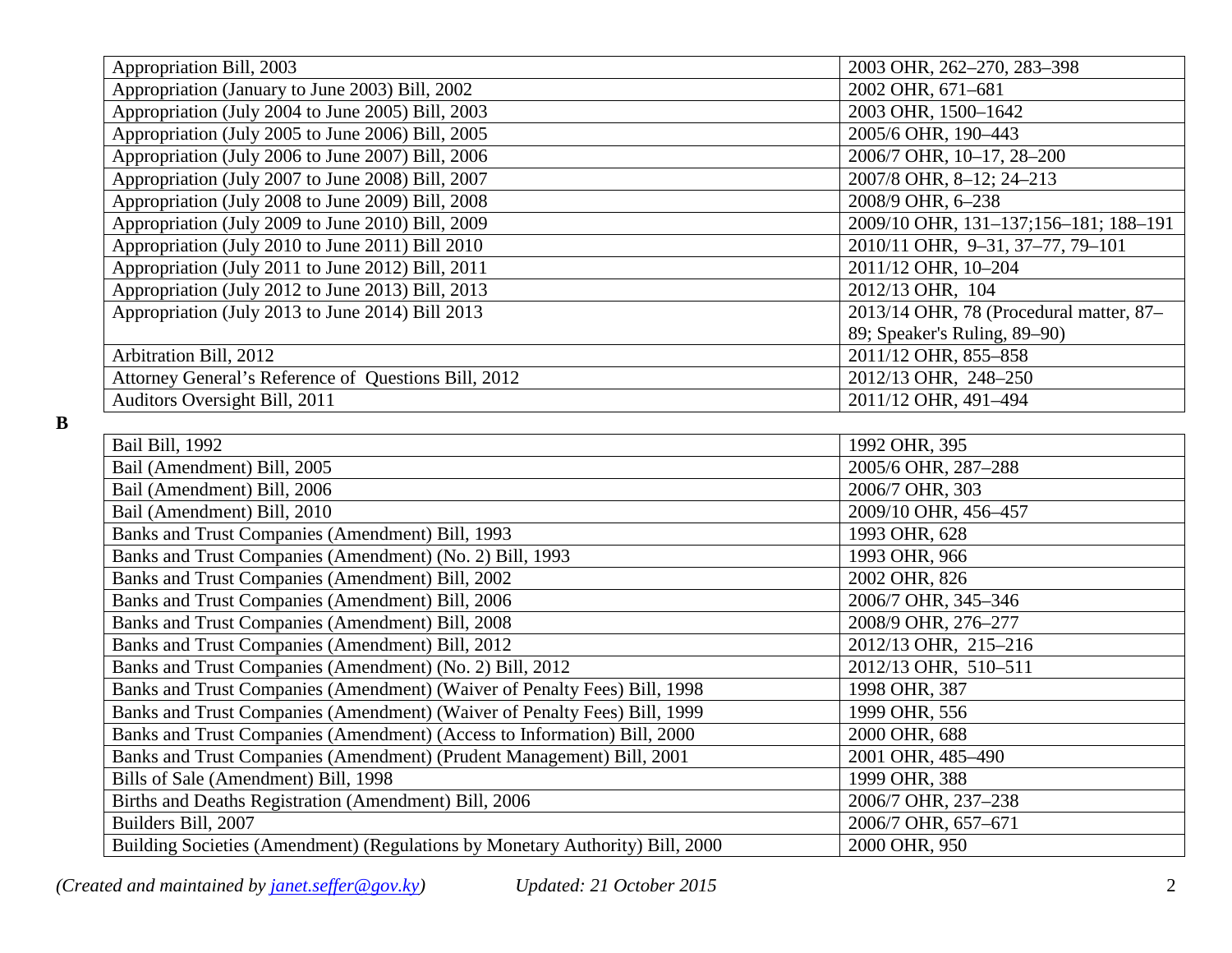| Building Societies (Amendment) Bill, 2009                                                                       | 2009/10 OHR, 284-287 |
|-----------------------------------------------------------------------------------------------------------------|----------------------|
| Building Societies (Amendment) Bill, 2014 (to remove the obligation on the Cayman Islands Monetary Authority to | 2013/14 OHR, 782     |
| I gazette accounts and statements of building societies)                                                        |                      |

**C**

| Cadet Corps Bill, 2003                                        | 2003 OHR, 1175-1181                       |
|---------------------------------------------------------------|-------------------------------------------|
| Cape Town Convention Bill, 2009                               | 2008/9 OHR, 952-954                       |
| Cayman Cultural Foundation Bill, 1992                         | 1992 OHR, 1125                            |
| Cayman Islands Development Bank Bill, 2001                    | 2001 OHR, 1304-1318                       |
| Cayman Islands Development Bank (Amendment) Bill, 2003        | 2003 OHR, 829-830                         |
| Cayman Islands National Heroes Bill, 1993                     | 1993 OHR, 402                             |
| Cayman Islands Stock Exchange, 1996                           | 1996 OHR, 254                             |
| Cayman Islands Registered Stock Bill, 2002                    | 2002 OHR, 816-819                         |
| Cayman Islands Registered Stock (Amendment) Bill, 2003        | 2003 OHR, 169-174                         |
| Cayman National Cultural Foundation Bill, 2012                | 2012/13 OHR, 647-650                      |
| Charities Bill, 2010 (Carried forward)                        | 2010/11 OHR (First reading only [p. 120], |
|                                                               | Bill carried forward)                     |
| Children Bill, 1995                                           | 1995 OHR, 633                             |
| Children Bill, 2003                                           | 2003 OHR, 169, 231-242, 247-250           |
| Children (Amendment) Bill, 2003                               | 2003 OHR, 1108-1109                       |
| Children (Amendment) Bill, 2009                               | 2008/9 OHR, 941-952                       |
| Church on Hospital Road (Incorporation)(Amendment) Bill, 1995 | 1995 OHR, 709                             |
| Churches Incorporation (Amendment) Bill, 2006                 | 2006/7 OHR, 379-380                       |
| Cinematograph (Amendment) Bill, 2008                          | 2008/9 OHR, 248-251                       |
| Civil Aviation Authority Bill, 2003                           | 2003 OHR, 1470-1479                       |
| Civil Aviation Authority (Amendment) Bill, 2004               | 2004/5 OHR, 494-495                       |
| Coat of Arms, Flag and National Song Bill, 1993               | 1993 OHR, 301                             |
| Coat of Arms, Flag and National Song (Amendment) Bill, 2002   | 2002 OHR, 485-486                         |
| Coat of Arms, Flag and National Song (Amendment) Bill, 2004   | 2004/5 OHR, 517-519                       |
| Community College (Amendment) Bill, 1998                      | 1998 OHR, 1070                            |
| Community College (Amendment) Bill, 2004                      | 2004/5 OHR, 230-236                       |
| Companies (Amendment) Bill, 1990                              | 1990 OHR, 817                             |
| Companies Law (Revised) (Amendment) Bill, 1991                | 1991 OHR, 53                              |
| Companies (Amendment) Bill, 1992                              | 1992 OHR, 595                             |
| Companies (Amendment) Bill, 1993                              | 1993 OHR, 251                             |
| Companies (Amendment) (No. 2) Bill, 1993                      | 1993 OHR, 652                             |
| Companies (Amendment) (No. 3) Bill, 1993                      | 1993 OHR, 973                             |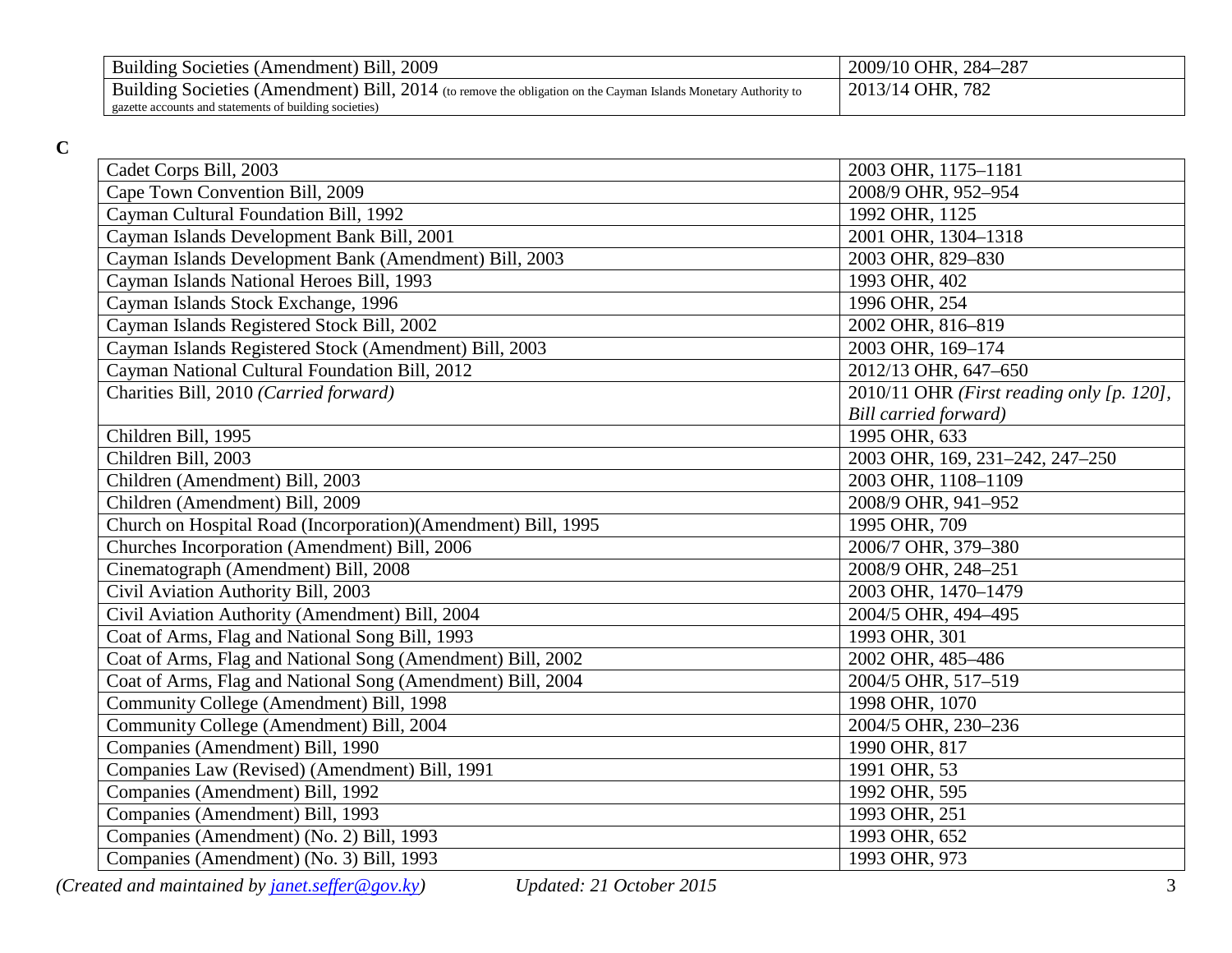| Companies (Amendment) Bill, 1994                                                                              | 1994 OHR, 75           |
|---------------------------------------------------------------------------------------------------------------|------------------------|
| Companies (Amendment) (No. 2) Bill, 1994                                                                      | 1994 OHR, 460          |
| Companies (1995 Revision) (Amendment) (Authorised Signatories) Bill, 1996                                     | 1996 OHR, 602          |
| Companies (Amendment) (Protection of Depositors) Bill, 1997                                                   | 1997 OHR, 754          |
| Companies (Amendment) (Euro) Bill, 1998                                                                       | 1999 OHR, 392          |
| Companies (Amendment) (Exempted Company) Bill, 1998                                                           | 1998 OHR, 61           |
| Companies (Amendment) (Segregated Portfolio Companies) Bill, 1998                                             | 1998 OHR, 118          |
| Companies (Amendment) Bill, 2001                                                                              | 2001 OHR, 1162         |
| Companies (Amendment) (Custody of Bearer Shares) Bill, 2001                                                   | 2001 OHR, 485-490      |
| Companies (Amendment) (Fees) Bill, 2001                                                                       | 2001 OHR, 555, 556-572 |
| Companies (Amendment) (Segregated Portfolio Companies) Bill, 2001                                             | 2001 OHR, 1630-1631    |
| Companies (Amendment) Bill, 2002                                                                              | 2002 OHR, 744-745      |
| Companies (Amendment) (No. 2) Bill, 2002                                                                      | 2002 OHR, 751-752      |
| Companies (Amendment) (Disposition of Property) Bill, 2003                                                    | 2003 OHR, 1128         |
| Companies (Amendment) Bill, 2006                                                                              | 2006/7 OHR, 222        |
| Companies (Amendment) Bill, 2007                                                                              | 2007/8 OHR, 453-457    |
| Companies (Amendment) Bill, 2009                                                                              | 2008/9 OHR, 1049-1050  |
| Companies (Amendment) (No. 2) Bill, 2009                                                                      | 2009/10 OHR, 334-338   |
| Companies (Amendment) Bill 2010                                                                               | 2010/11 OHR, 446-447   |
| Companies (Amendment) Bill 2011                                                                               | 2010/11 OHR, 989-991   |
| Companies (Amendment) (No. 2) Bill, 2011                                                                      | 2011/12 OHR, 624       |
| Companies (Amendment) Bill, 2012                                                                              | 2012/13 OHR, 215       |
| Companies (Amendment) (No. 2) Bill, 2012                                                                      | 2012/13 OHR, 236-237   |
| Companies (Amendment) (No. 3) Bill, 2012                                                                      | 2012/13 OHR, 420-421   |
| Companies (Amendment) Bill, 2013                                                                              | 2012/13 OHR, 614-616   |
| Companies (Amendment) (No. 2) Bill, 2013                                                                      | 2012/13 OHR, 745       |
| Companies Management (Amendment) Bill, 1993                                                                   | 1993 OHR, 622          |
| Companies Management Bill, 1999                                                                               | 1999 OHR, 799          |
| Companies Management (Amendment) Bill, 2001                                                                   | 2001 OHR, 485-490      |
| Companies Management (Amendment) Bill, 2002                                                                   | 2002 OHR, 828          |
| Companies Management (Amendment) (Access to Information) Bill, 2000                                           | 2000 OHR, 688          |
| <b>Complaints Commissioner Bill, 2003</b>                                                                     | 2003 OHR, 752-766      |
| Complaints Commissioner (Amendment) Bill, 2005                                                                | 2005/6 OHR, 499        |
| Computer Misuse Bill, 2000                                                                                    | 2000 OHR, 768          |
| Confidential Relationships (Preservation) (Amendment) Bill, 1993                                              | 1993 OHR, 622          |
| Contracts (Rights of Third Parties) Bill, 2014 (for the right of a third party to enforce a contractual term) | 2013/14 OHR, 776-777   |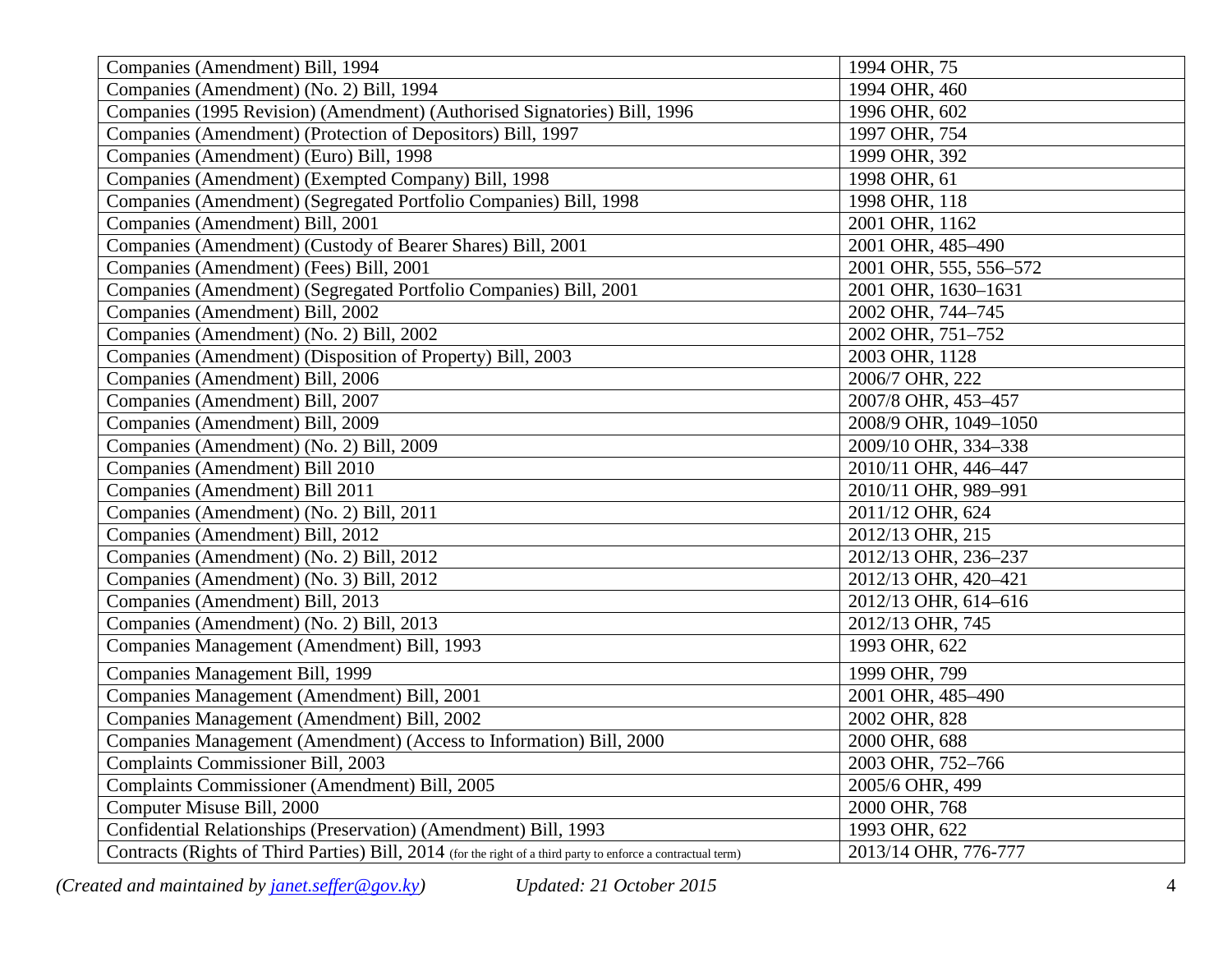| Cooperative Societies (Amendment) (Credit Unions) Bill, 2000                                                                  | 2000 OHR, 949                         |
|-------------------------------------------------------------------------------------------------------------------------------|---------------------------------------|
| Coroners (Amendment) Bill, 1991                                                                                               | 1991 OHR, 78                          |
| Court of Appeal (Amendment) (Prosecution Appeals) Bill, 2001 (withdrawn)                                                      | 2001 OHR, 964 (withdrawn)             |
| Court of Appeal (Amendment) Bill, 2005                                                                                        | 2005/6 OHR, 288                       |
| Court of Appeal (Amendment) Bill 2010                                                                                         | 2010/11 OHR, 376-379                  |
| Criminal Evidence (Witness Anonymity) Bill, 2010                                                                              | 2009/10 OHR, 457-465                  |
| Criminal Justice (International Co-operation) (Amendment) Bill, 2010                                                          | 2009/10 OHR, 366-367                  |
| Criminal Procedure (Amendment) (Abolition of the Death Penalty) Code, 2000                                                    | 2000 OHR, 951                         |
| Criminal Procedure Code (Amendment) (No. 2) Bill, 2010                                                                        | 2010/11 OHR, 119 (Withdrawn), 831-835 |
| Criminal Procedure Code (Amendment) (Sentencing, Indictment and Incest, Etc.) Bill,                                           | 2001 OHR, 659 (withdrawn)             |
| 2001(withdrawn)                                                                                                               |                                       |
| Criminal Procedure Code (Amendment) Bill, 1991                                                                                | 1991 OHR, 18                          |
| Criminal Procedure Code (Amendment) Bill, 1998                                                                                | 1998 OHR, 1069                        |
| Criminal Procedure Code (Amendment) Bill, 2001                                                                                | 2001 OHR, 680-691                     |
| Criminal Procedure Code (Amendment) Bill, 2003                                                                                | 2003 OHR, 32-533                      |
| Criminal Procedure Code (Amendment) Bill, 2005                                                                                | 2005/6 OHR, 288-289                   |
| Criminal Procedure Code (Amendment) Bill, 2010                                                                                | 2009/10 OHR, 503-505                  |
| Criminal Procedure Code (Amendment) Bill, 2011                                                                                | 2011/12 OHR, 776-777                  |
| Criminal Procedure Code (Amendment) Bill, 2012                                                                                | 2012/13 OHR, 253-254                  |
| Criminal Procedure Code (Amendment) Bill, 2013 (to make provision for teleconferencing for purposes of mention and<br>remand) | 2013/14 OHR, 559-560                  |
| Customs Bill, 1990                                                                                                            | 1990 OHR, 1136                        |
| Customs (Amendment) Bill, 1993                                                                                                | 1993 OHR, 1071                        |
| Customs (Amendment) Bill, 2002                                                                                                | 2002 OHR, 816                         |
| Customs (Amendment) Bill, 2005                                                                                                | 2005/6 OHR, 498                       |
| Customs (Amendment) Bill, 2006                                                                                                | 2006/7 OHR, 380-381                   |
| Customs (Amendment) Bill, 2007                                                                                                | 2007/8 OHR, 215-218                   |
| Customs (Amendment) (No. 2) Bill, 2007                                                                                        | 2007/8 OHR 691 (deferred)             |
| Customs (Amendment) (No. 3) Bill, 2007                                                                                        | 2007/8 OHR 691 (deferred)             |
| Customs (Amendment) Bill, 2009                                                                                                | 2009/10 OHR, 199-202                  |
| Customs (Amendment) (No.2) Bill, 2009                                                                                         | 2009/10 OHR, 213-214                  |
| Customs (Amendment) Bill, 2010                                                                                                | 2010/11 OHR, 169-170                  |
| Customs (Amendment) Bill, 2011                                                                                                | 2011/12 OHR, 634-638                  |
| Customs (Amendment) Bill, 2011 (Withdrawn)                                                                                    | 2011/12 OHR, 571                      |
| Customs Tariff (Amendment) (Further Variation of Duties) Bill, 2001                                                           | 2001 OHR, 1497-1500                   |
| Customs Tariff (Amendment) (Temporary Provisions) Bill, 2009                                                                  | 2008/9 OHR, 1031-1044                 |
| Customs Tariff (Amendment) (Variation of Duties) Bill, 2001                                                                   | 2001 OHR, 470-480                     |
| (Created and maintained by janet.seffer@gov.ky)<br>Updated: 21 October 2015                                                   | 5                                     |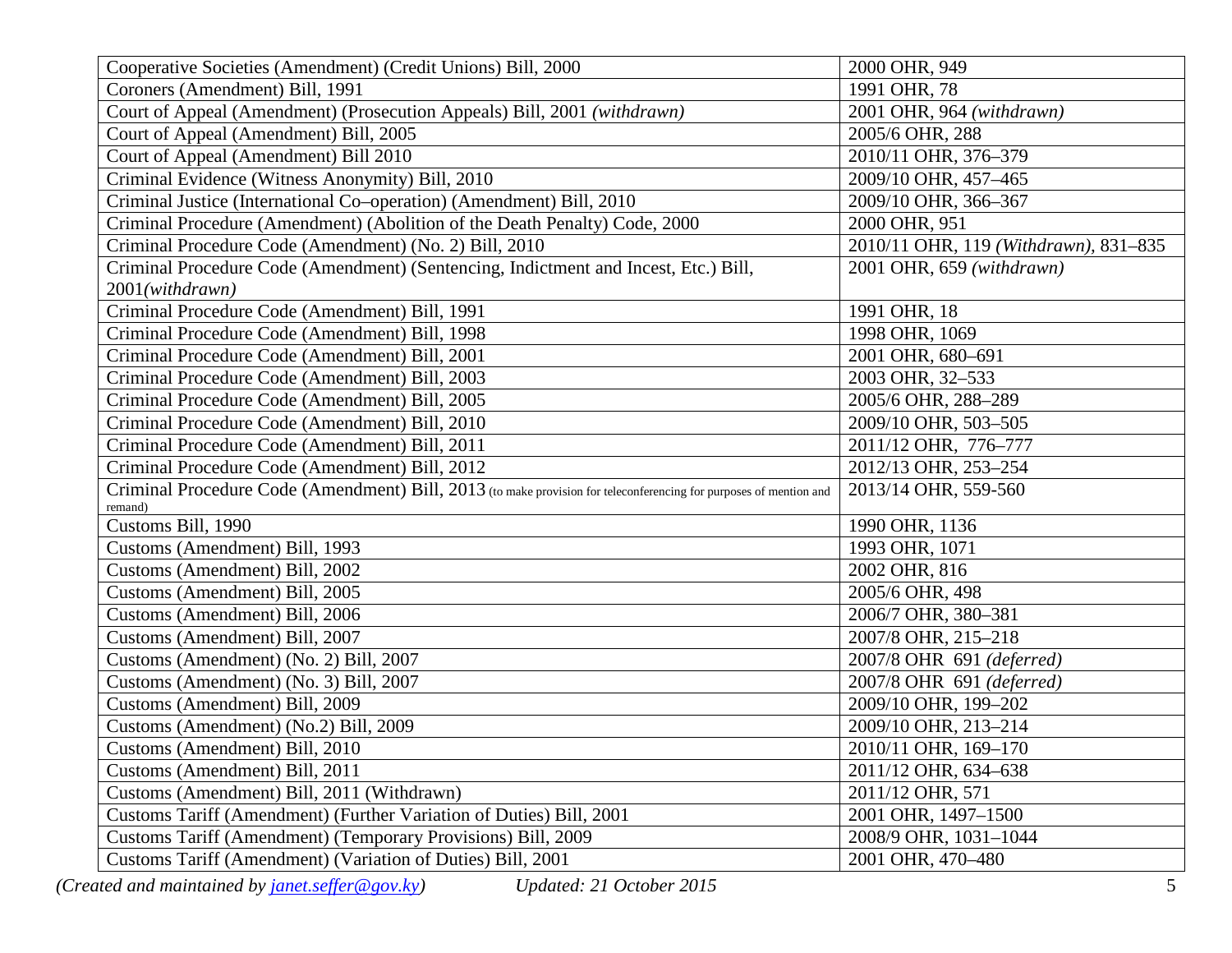| Customs Tariff (Amendment) Bill, 2009 | 2009/10 OHR, 338–342                  |
|---------------------------------------|---------------------------------------|
| Customs Tariff (Amendment) Bill, 2010 | 2010/11 OHR, 110-113;120-127, 140-148 |
| Customs Tariff (Amendment) Bill, 2012 | 2012/13 OHR, 235-236                  |
| Customs Tariff Bill, 1990             | 1990 OHR, 1139                        |
| Customs Tariff Bill, 2007             | 2007/8 OHR 691 (deferred)             |
| Customs Tariff Bill, 2011             | 2011/12 OHR, 838-846                  |

**D**

| 2003 OHR, 840-850, 854-857    |
|-------------------------------|
| 1990 OHR, 28                  |
| 1991 OHR, 346                 |
| 1993 OHR, 342                 |
| 1995 OHR, 578                 |
| 1997 OHR, 282                 |
| 1996 OHR, 743                 |
| 1997 OHR, 842                 |
| 1997 OHR, 754                 |
| 2001 OHR, 555, 556-572        |
| 2001 OHR, 1280-1282           |
| 2002 OHR, 502-503             |
| 2002 OHR, 535                 |
| 2002 OHR, 728                 |
| 2003 OHR, 407-408             |
| 2003 OHR, 1169-1170           |
| 2003 OHR, 1484                |
| 2004/5 OHR, 564-565           |
| 2004/5 OHR, 566-570           |
| 2006/7 OHR, 238-239           |
| 2010/11 OHR, 238-244, 250-273 |
| 2012/13 OHR, withdrawn, 771   |
| 2012/13 OHR, 247              |
| 2013/14 OHR, 783-786          |
|                               |
| 2010/11 OHR, 231-236          |
| 2010/11 OHR, 533-541          |
| 2006/7 OHR, 299-303           |
|                               |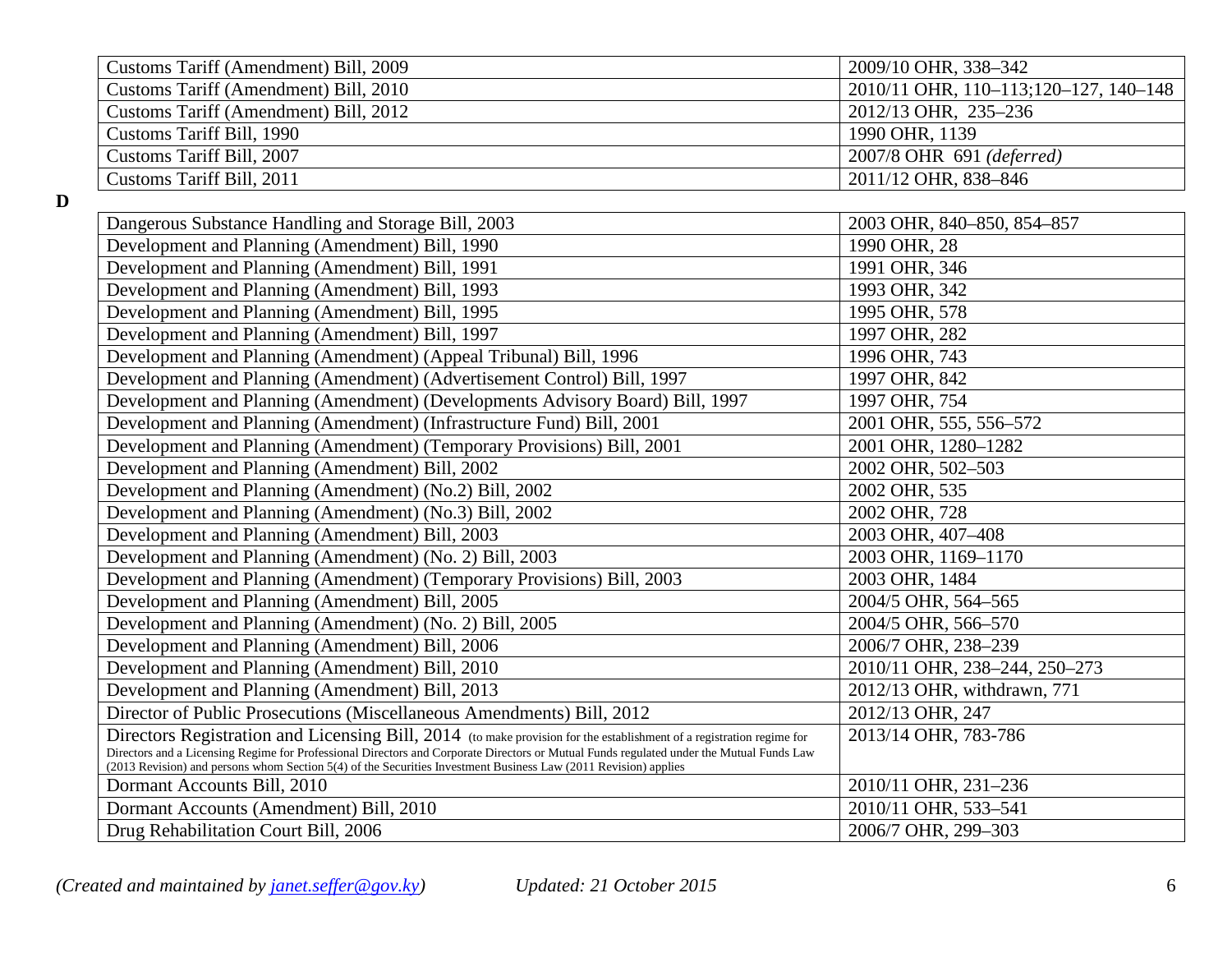**E**

| Education (Amendment) Bill, 2010                                                             | 2009/10 OHR, 369                          |
|----------------------------------------------------------------------------------------------|-------------------------------------------|
| <b>Education Modernisation Bill, 2009</b>                                                    | 2008/9 OHR, 967-997                       |
| Elections (Amendment) Bill, 1992                                                             | 1992 OHR, 573                             |
| Elections (Amendment) (Expenses) Bill, 1996                                                  | 1996 OHR, 567-575                         |
| Elections Law (1995 Revision)(Amendment)(Prohibition of Advertising, Etc.) Bill, 1996        | 1996 OHR, 744                             |
| Elections (Amendment) Bill, 1999                                                             | 1999 OHR, 791                             |
| Elections (Amendment) (No. 2) Bill, 1999                                                     | 1999 OHR, 1007                            |
| Elections (Amendment) Bill, 2004                                                             | 2004/5 OHR, 164-168, 220-230              |
| Elections (Amendment) Bill, 2008                                                             | 2008/9 OHR, 284-285, 295-300              |
| Elections (Amendment) (No. 2) Bill, 2008                                                     | 2008/9 OHR, 762-764                       |
| Elections (Amendment) Bill, 2012                                                             | 2012/13 OHR, 558-576                      |
| Elections (Amendment) Bill, 2013                                                             | 2012/13 OHR, (audio missing, 25 March 13) |
| Electricity (Amendment) Bill, 1999                                                           | 1999 OHR, 384                             |
| Electricity (Amendment) Bill, 2002                                                           | 2002 OHR, 729-731, 742                    |
| Electricity (Amendment) Bill, 2008                                                           | 2007/8 OHR, 685-686                       |
| Electricity Regulatory Authority Bill, 2005                                                  | 2004/5 OHR, 796-824                       |
| Electricity Regulatory Authority (Amendment) Bill, 2008                                      | 2007/8 OHR, 670-685                       |
| Electricity Regulatory Authority (Amendment) Bill, 2009                                      | 2009/10 OHR, 64-82                        |
| Electronic Transactions Bill, 2000                                                           | 2000 OHR, 753                             |
| Emergency Powers (Amendment) Bill, 2005                                                      | 2005/6 OHR, 170-176                       |
| Employment Bill, 2003                                                                        | 2003 OHR, 1360-1378, 1381-1402            |
| Endangered Species (Trade and Transport) Bill, 2003                                          | 2003 OHR, 1704-1710                       |
| Euro Conversion Bill, 1998                                                                   | 1999 OHR, 390                             |
| Evidence (Amendment) (No. 2) Bill, 2001                                                      | 2001 OHR, 1227-1228                       |
| Evidence (Amendment) (Spouses, Experts, Foreign Convictions, Alibis, Right to Silence, Etc.) | 2001 OHR, 973-978                         |
| Bill, 2001                                                                                   |                                           |
| Evidence (Amendment) Bill, 2003                                                              | 2003 OHR, 1338-1340                       |
| Evidence (Amendment) Bill, 2005                                                              | 2005/6 OHR, 288                           |
| Evidence (Amendment) Bill, 2006                                                              | 2005/6 OHR, 681-682                       |
| Evidence (Amendment) Bill, 2010                                                              | 2010/11 OHR, 644-646                      |
| Exempted Limited Partnership Bill, 1991                                                      | 1991 OHR, 516                             |
| Exempted Limited Partnership (Amendment) Bill, 2001                                          | 2001 OHR, 1157-1158                       |
| Exempted Limited Partnership (Amendment) Bill, 2002                                          | 2002 OHR, 745                             |
| Exempted Limited Partnership (Amendment) Bill, 2006                                          | 2006/7 OHR, 222-223                       |
| Exempted Limited Partnership (Amendment) Bill, 2009                                          | 2008/9 OHR, 1050-1053                     |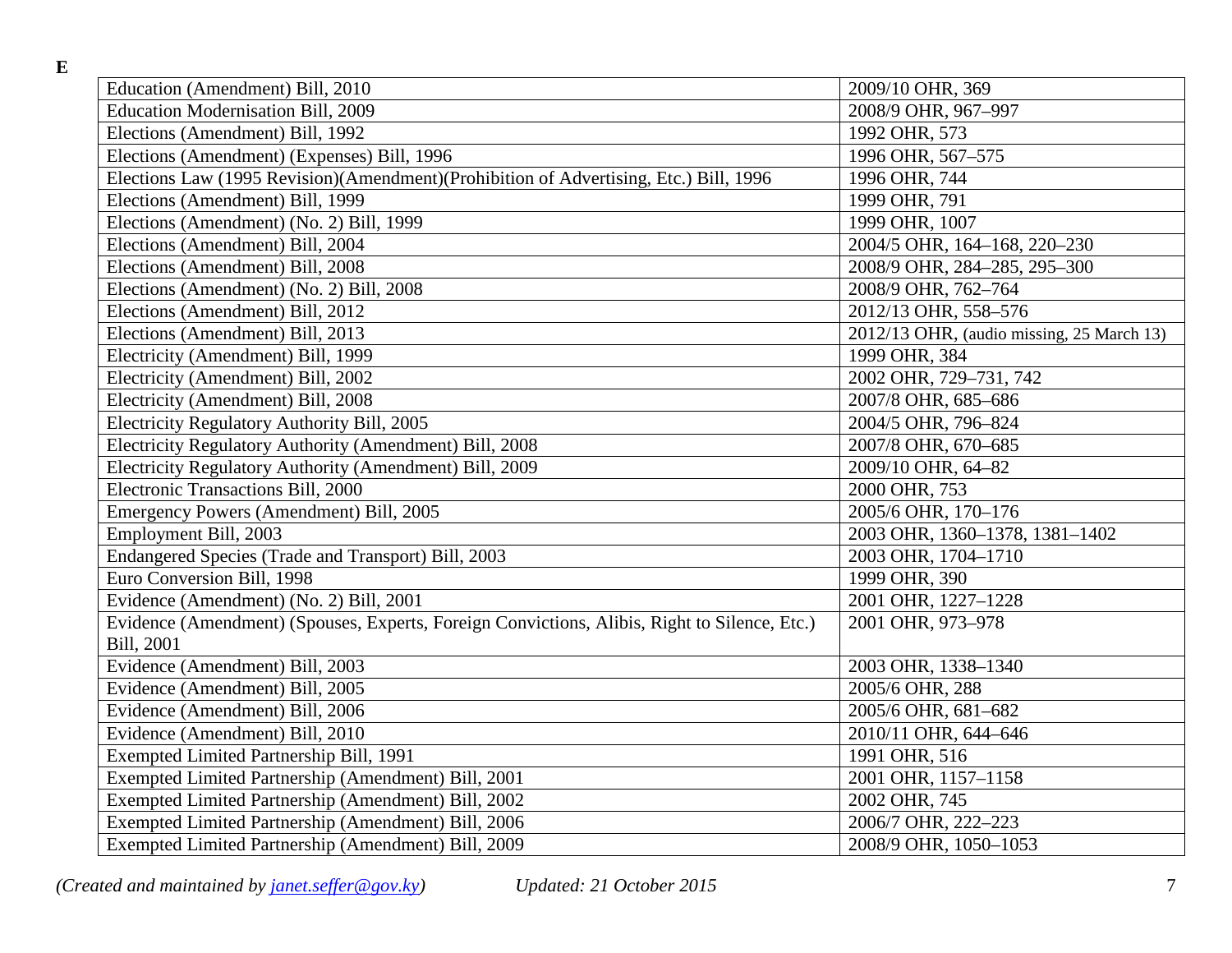| Exempted Limited Partnership (Amendment) Bill, 2010                                                                                                                                        | 2010/11 OHR, 447-448                   |
|--------------------------------------------------------------------------------------------------------------------------------------------------------------------------------------------|----------------------------------------|
| Exempted Limited Partnership (Amendment) Bill, 2011                                                                                                                                        | 2011/12 OHR, 623                       |
| Exempted Limited Partnership (Amendment) Bill, 2012                                                                                                                                        | 2012/13 OHR, 216                       |
| Exempted Limited Partnership (Amendment) (No. 2) Bill, 2012                                                                                                                                | 2012/13 OHR, 236                       |
| Exempted Limited Partnership (Amendment) Bill, 2013                                                                                                                                        | 2012/13 OHR, 609-614                   |
| Exempted Limited Partnership Bill, 2014 (to repeal the Exempted Limited Partnership Law (2013 Revision) and make<br>further provision for the regulation of Exempted Limited Partnerships) | 2013/14 OHR, 777-779                   |
| Explosives (Amendment) Bill, 2007                                                                                                                                                          | 2007/8 OHR, 690-691                    |
|                                                                                                                                                                                            |                                        |
| Fees (Miscellaneous Amendments) Bill, 1991                                                                                                                                                 | 1991 OHR, 1356                         |
| Fences Bill, 1993                                                                                                                                                                          | 1993 OHR, 618                          |
| Finance Bill, 1998                                                                                                                                                                         | 1998 OHR, 1306                         |
| Finance Bill, 2000                                                                                                                                                                         | 2000 OHR, 442                          |
| Fire Brigade (Amendment) Bill, 1996                                                                                                                                                        | 1996 OHR, 324                          |
| Fire Brigade (Amendment) Bill, 2005                                                                                                                                                        | 2005/6 OHR, 499                        |
| Firearms (Amendment) Bill, 1990                                                                                                                                                            | 1990 OHR, 1325                         |
| Firearms (Amendment) Bill, 1993                                                                                                                                                            | 1993 OHR, 967                          |
| Firearms (Amendment) Bill, 1996                                                                                                                                                            | 1996 OHR, 301                          |
| Firearms (Amendment) Bill, 2005                                                                                                                                                            | 2005/6 OHR, 247-287                    |
| Firearms (Amendment) Bill, 2007                                                                                                                                                            | 2007/8 OHR, 686-688                    |
| Framework for Fiscal Responsibility                                                                                                                                                        | See Public Management and Finance      |
|                                                                                                                                                                                            | (Amendment) Bill, 2012 (Third Version) |
| Fraudulent Dispositions (Commencement) Bill, 1990                                                                                                                                          | 1990 OHR, 28                           |
| Freedom of Information Bill, 2007                                                                                                                                                          | 2007/8 OHR, 252-266                    |
|                                                                                                                                                                                            |                                        |
| Gender Equality Bill, 2011                                                                                                                                                                 | 2011/12 OHR, 413-437                   |
| Government Fees (Amendment) (Increased Fees) Bill, 2001                                                                                                                                    | 2001 OHR, 555, 557-572                 |

| Gender Equality Bill, 2011                                        | 2011/12 OHR, 413–437   |
|-------------------------------------------------------------------|------------------------|
| Government Fees (Amendment) (Increased Fees) Bill, 2001           | 2001 OHR, 555, 557–572 |
| Governor (Vesting of Lands) (Amendment) (Dispositions) Bill, 1997 | 1997 OHR, 202          |
| Governor (Vesting of Lands) (Amendment) Bill, 2005                | 2004/5 OHR, 842-845    |
| Grand Court (Amendment) Bill, 2005                                | 2005/6 OHR, 499        |
| Grand Court (Amendment) Bill 2007                                 | 2007/8 OHR, 512-513    |
| Guardianship and Custody of Children (Amendment) Bill, 1992       | 1992 OHR, 300          |

**H**

**G**

**F**

| Health Care Insurance Bill, 1992              | 1992 OHR, 278 |
|-----------------------------------------------|---------------|
| Health Care Insurance (Suspension) Bill, 1993 | 1993 OHR, 358 |
| Health Insurance Bill, 1997                   | 1997 OHR, 349 |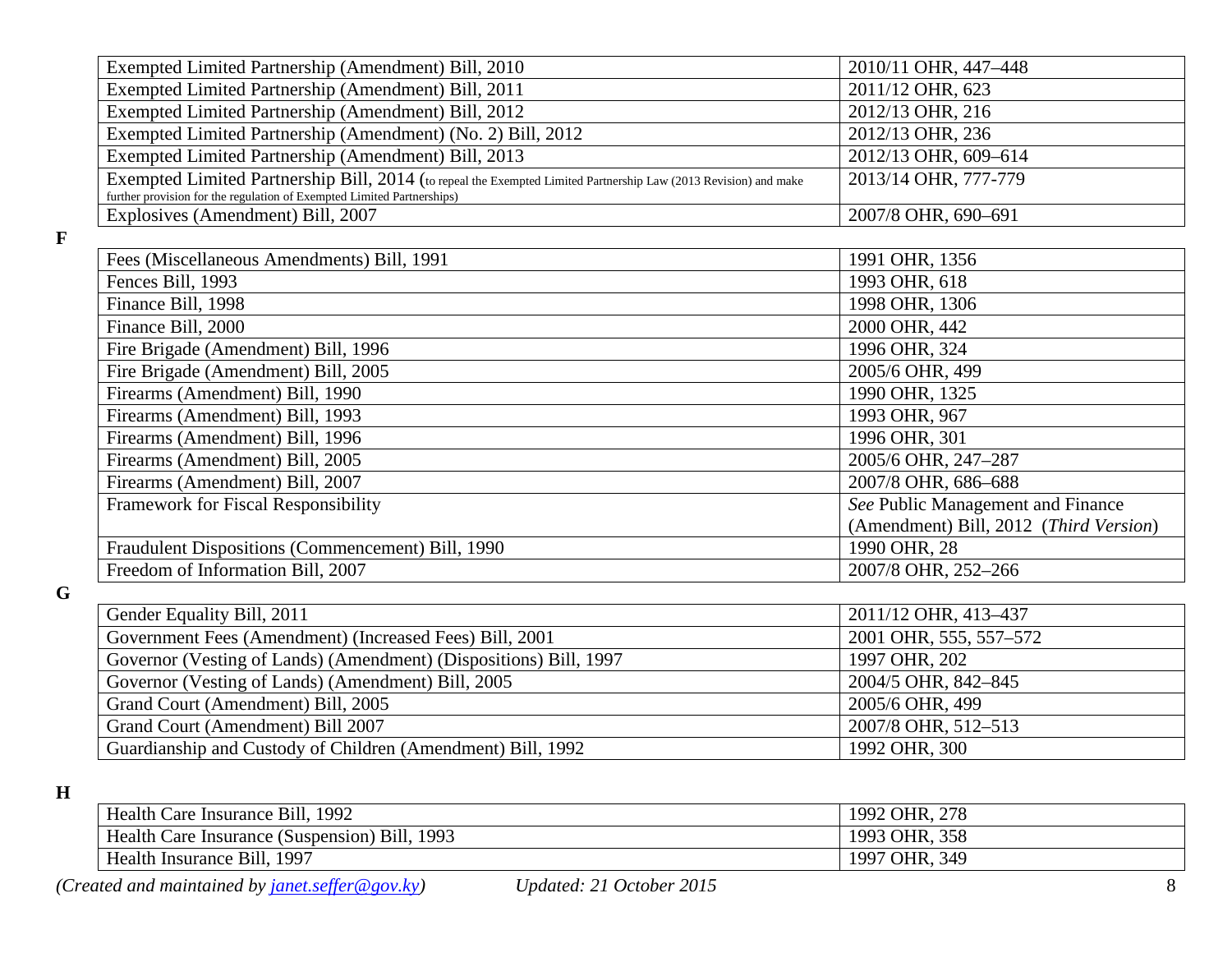| Health Insurance (Amendment) Bill, 2001                                               | 2001 OHR, 1158-1161           |
|---------------------------------------------------------------------------------------|-------------------------------|
| Health Insurance (Amendment) Bill, 2003                                               | 2003 OHR, 498-503             |
| Health Insurance (Amendment) Bill, 2003                                               | 2003 OHR, 1697-1700           |
| Health Insurance (Amendment) Bill, 2005                                               | 2004/5 OHR, 764-769           |
| Health Insurance (Amendment) Bill 2010                                                | 2010/11 OHR, 364-376          |
| Health Insurance (Amendment) Bill, 2012                                               | 2012/13 OHR, 278-285; 296-298 |
| Health Insurance Commission Bill, 2003                                                | 2003 OHR, 503-506             |
| Health Insurance Commission (Amendment) Bill, 2009                                    | 2008/9 OHR, 927-928           |
| Health Practice Bill, 2002                                                            | 2002 OHR, 747-750             |
| Health Practice (Amendment) Bill, 2003                                                | 2003 OHR, 1696-1697           |
| Health Practice (Amendment) (No. 2) Bill, 2004                                        | 2004/5 OHR, 400-402           |
| Health Practice (Amendment) Bill, 2010                                                | 2010/11 OHR, 741-773, 788-813 |
| Health Practice (Amendment) Bill, 2013                                                | 2012/13 OHR, 750-757          |
| Health Services (Fees) Bill, 1993                                                     | 1993 OHR, 331                 |
| Health Services (Fees) Bill, 1999                                                     | 1999 OHR, 1044                |
| Health Services Authority Bill, 1991                                                  | 1991 OHR, 587                 |
| Health Services Authority (Dissolution) Bill, 1993                                    | 1993 OHR, 305                 |
| Health Services Authority Bill, 2002                                                  | 2002 OHR, 405-421             |
| Health Services Authority (Amendment) Bill, 2003                                      | 2003 OHR, 139-140             |
| Health Services Authority (Amendment) Bill, 2004                                      | 2004/5 OHR, 510-517           |
| Health Services Authority (Amendment) Bill, 2009                                      | 2008/9 OHR, 998-1004          |
| Health Services Authority (Amendment) Bill, 2010                                      | 2009/10 OHR, 370              |
| Housing Development Corporation (Amendment) Bill, 1994                                | 1994 OHR, 462                 |
| Human Tissue Transplant Bill, 2013                                                    | 2012/13 OHR, 758-763          |
|                                                                                       |                               |
| Immigration Bill, 1992                                                                | 1992 OHR, 601                 |
| Immigration (Amendment) Bill, 1993                                                    | 1993 OHR, 405                 |
| Immigration (Amendment) Bill, 1994                                                    | 1994 OHR, 86                  |
| Immigration (Cayman Brac and Little Cayman Immigration Board) (Amendment), Bill, 1998 | 1998 OHR, 389                 |
| Immigration (Amendment) Bill, 2000                                                    | 2000 OHR, 769                 |
| Immigration (Amendment) Bill, 2002                                                    | 2002 OHR, 559-566             |
| Immigration (Amendment and Validation) Bill, 2002                                     | 2002 OHR, 746-747             |
| Immigration (Amendment) (Immigration Appeals Tribunal) Bill, 2002                     | 2002 OHR, 184-186             |

Immigration Bill, 2003<br>
Immigration (Amendment) Bill, 2003<br>
2003 OHR, 495<br>
2003 OHR, 495 Immigration (Amendment) Bill, 2003<br>
Immigration (Amendment) (No. 2) Bill, 2003<br>
2003 OHR, 1186-1189<br>
2003 OHR, 1186-1189 Immigration (Amendment) (No. 2) Bill, 2003

*(Created and maintained by [janet.seffer@gov.ky\)](mailto:janet.seffer@gov.ky) Updated: 21 October 2015* 9

**I**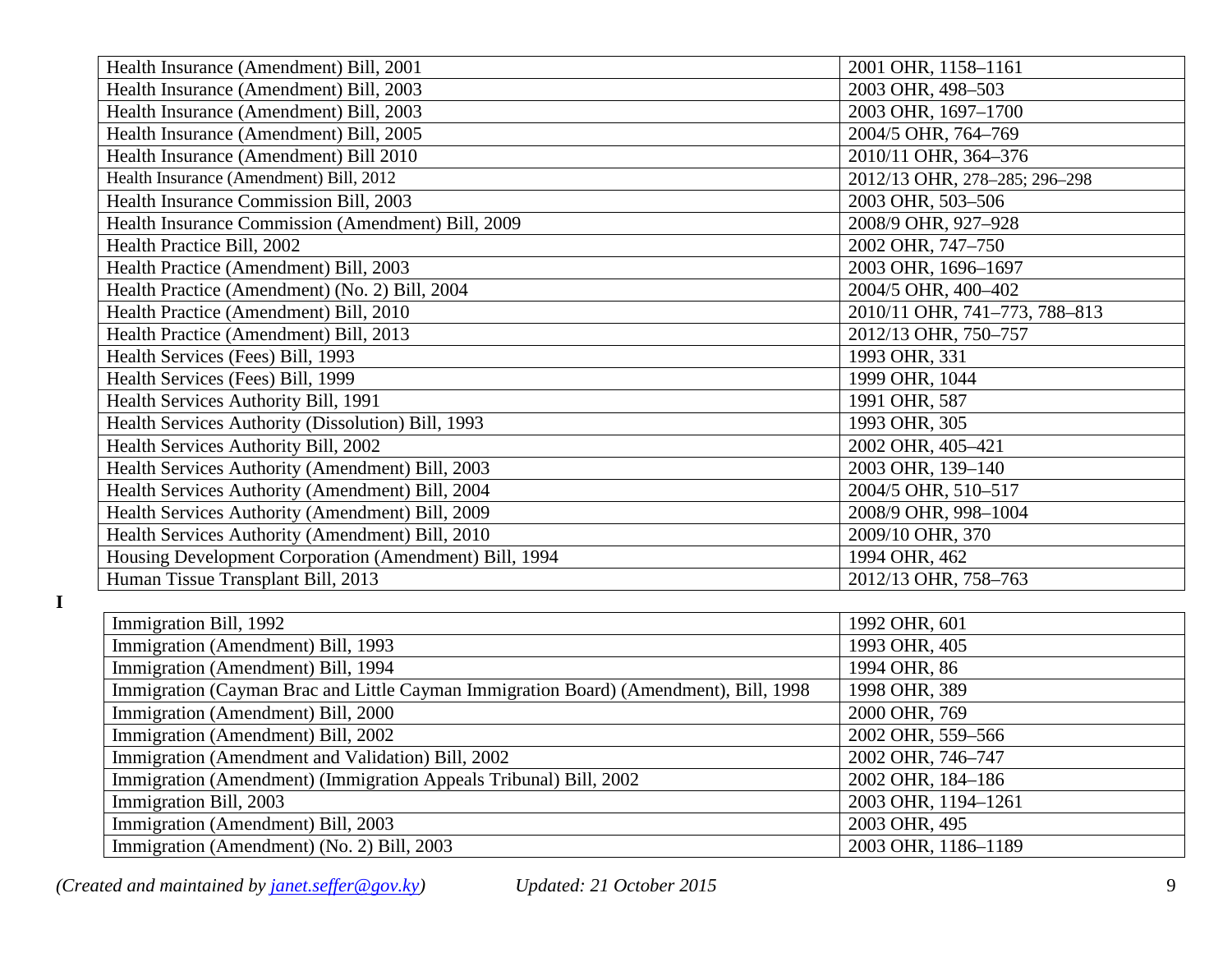| Immigration (Amendment) Bill, 2005                                                                                                                                                   | 2005/6 OHR, 98-113, 121-128      |
|--------------------------------------------------------------------------------------------------------------------------------------------------------------------------------------|----------------------------------|
| Immigration (Amendment) (No. 2) Bill, 2005                                                                                                                                           | 2005/6 OHR, 620-644              |
| Immigration (Amendment) (No. 2) Bill, 2006                                                                                                                                           | 2006/7 OHR, 526-558, 573-601     |
| Immigration (Amendment) Bill, 2007                                                                                                                                                   | 2006/7 OHR, 677-678              |
| Immigration (Amendment) Bill, 2008                                                                                                                                                   | 2008/9 OHR, 487-500,             |
| Immigration (Amendment) Bill, 2010                                                                                                                                                   | 2009/10 OHR, 631-647             |
| Immigration (Amendment) (No. 2) Bill 2010                                                                                                                                            | 2010/11 OHR, 301-320,            |
| Immigration (Amendment) (No. 2) Bill, 2011                                                                                                                                           | 2010/11 OHR, 945-952             |
| Immigration (Amendment) (No. 3) Bill, 2011                                                                                                                                           | 2011/12 OHR, 525-540             |
| Immigration (Amendment) (No. 4) Bill, 2011                                                                                                                                           | 2011/12 OHR, 622-623;            |
| Immigration (Amendment) (No. 5) Bill, 2011                                                                                                                                           | 2011/12 OHR, 846-854             |
| Immigration (Amendment)(No. 2) Bill, 2013 (to revise Immigration Policy as it relates to Term Limit, Permanent                                                                       | 2013/14 OHR, 236-294             |
| Residence, Key Employees, holders of a Term Limit Exemption Permit, and Specialist Caregivers; to improve the appeals process; to extend<br>powers of the Chief Immigration Officer) |                                  |
| Information and Communication Technology Authority Bill, 2002                                                                                                                        | 2002 OHR, 200-204, 205-224       |
| Information and Communications Technology Authority (Amendment) Bill, 2003                                                                                                           | 2003 OHR, 830-833, 837-840; 1264 |
| (HE the Governor refused to Assent to the Information Technology (Amendment) Bill, 2003, as                                                                                          |                                  |
| amended and passed by the House on 3 October 2003. Recommended wording by HE the                                                                                                     |                                  |
| Governor and resubmission of Bill found at page 1264 of the 2003/4 Official Hansard Report)                                                                                          |                                  |
| Information and Communications Technology Authority (Amendment) Bill, 2005                                                                                                           | 2005/6 OHR, 289-291              |
| Information and Communications Technology Authority (Amendment) Bill, 2009                                                                                                           | 2009/10 OHR, 82-92               |
| Information and Communications Technology Authority (Amendment) Bill, 2011                                                                                                           | 2010/11 OHR, 963-982             |
| Institute of Caymanian Heritage Bill, 1991                                                                                                                                           | 1991 OHR, 523                    |
| Insurance (Amendment) (Liabilities Support) Bill, 1997                                                                                                                               | 1997 OHR, 766                    |
| Insurance (Amendment) (Prudent Management) Bill, 2001                                                                                                                                | 2001 OHR, 485-490                |
| Insurance (Amendment) Bill, 1993                                                                                                                                                     | 1993 OHR, 621                    |
| Insurance (Amendment) Bill, 2001                                                                                                                                                     | 2001 OHR, 1568-1569              |
| Insurance (Amendment) Bill, 2002                                                                                                                                                     | 2002 OHR, 827                    |
| Insurance (Amendment) Bill, 2003                                                                                                                                                     | 2003 OHR, 1169                   |
| Insurance (Amendment) Bill, 2006                                                                                                                                                     | 2006/7 OHR, 342                  |
| Insurance (Amendment) Bill, 2007                                                                                                                                                     | 2007/8 OOHR, 457-458;            |
| Insurance Bill 2010                                                                                                                                                                  | 2010/11 OHR, 320-323             |
| Insurance (Amendment) Bill, 2012                                                                                                                                                     | 2012/13 OHR, 217                 |
| Insurance (Amendment) Bill, 2013                                                                                                                                                     | 2012/13 OHR, 776-778             |
| Insurance (Validation) Bill, 2013 (to validate the charges and collection of Segregated Portfolio fees and other fees, during<br>specified periods)                                  | 2013/14 OHR, 473                 |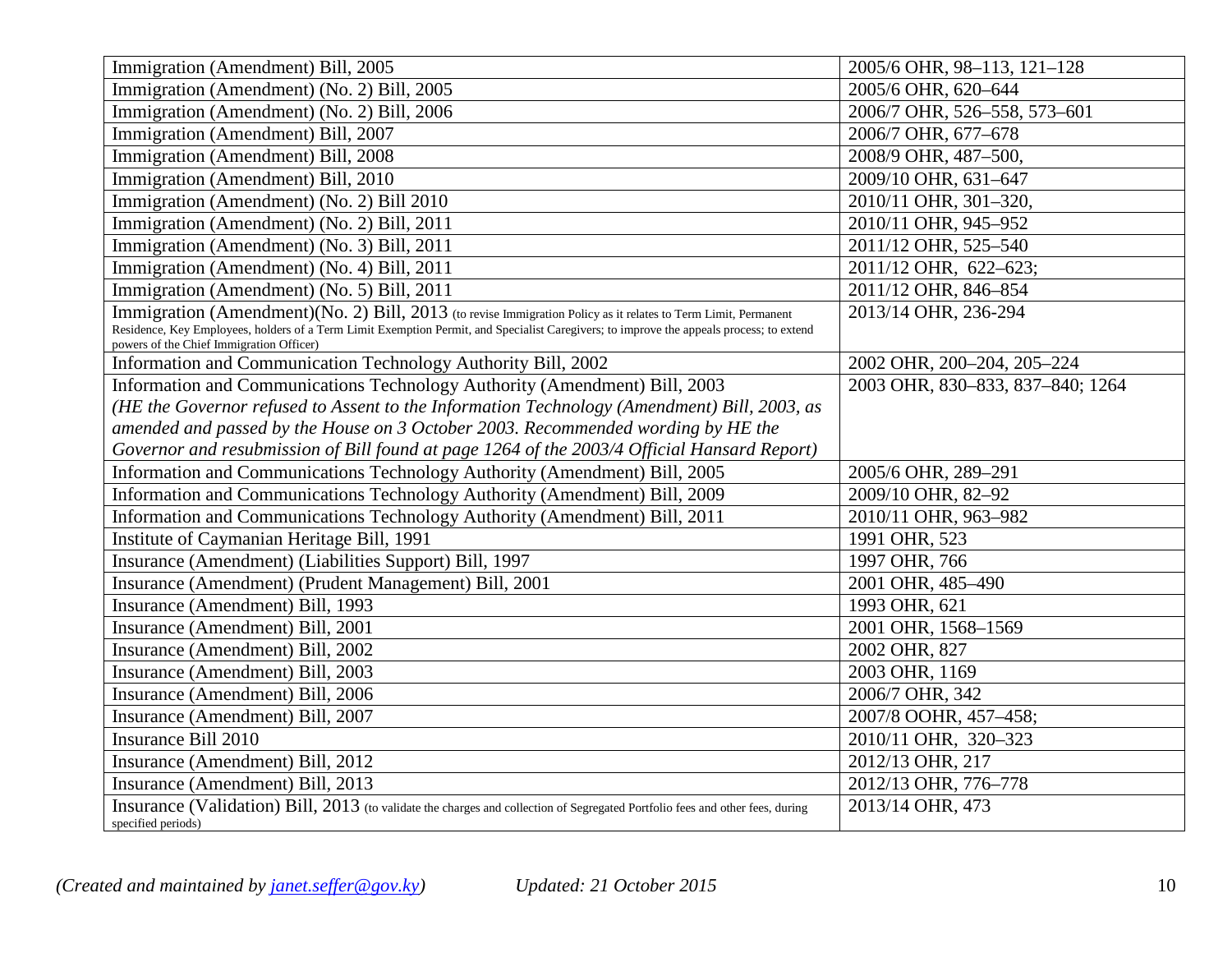| ۰, | ۰. |
|----|----|
|    |    |

**L**

| Judges Emoluments and Allowances Bill, 1997                                             | 1997 OHR, 509          |
|-----------------------------------------------------------------------------------------|------------------------|
| Judges Emoluments and Allowances Bill, 2005                                             | 2005/6 OHR, 128-129    |
| Judicature (Amendment) (Costs) Bill, 2001                                               | 2001 OHR, 709-710      |
| Judicature (Amendment) Bill, 1995                                                       | 1995 OHR, 367          |
| Judicature (Amendment) Bill, 2001                                                       | 2001 OHR, 702-708      |
| Judicature (Amendment) Bill, 2002                                                       | 2002 OHR, 290-292      |
| Judicature (Amendment) Bill, 2003                                                       | 2003 OHR, 495          |
| Judicature (Amendment) (No.2) Bill, 2003                                                | 2003 OHR, 1112-1113    |
| Judicature (Amendment) Bill, 2006                                                       | 2006/7 OHR, 610-611    |
| Judicature (Amendment) Bill, 2012                                                       | 2012/13 OHR, 246-247   |
| Justice Protection Bill, 2008                                                           | 2008/9 OHR, 483-487    |
| Juveniles Bill, 1990                                                                    | 1990 OHR, 1139         |
| Juveniles (Amendment) Bill, 1992                                                        | 1992 OHR, 408          |
| Juveniles (Amendment) Bill, 1994                                                        | 1994 OHR, 120          |
| Juveniles Law (Validation) Bill, 2012                                                   | 2012/13 OHR, 606-607   |
|                                                                                         |                        |
| Labour (Amendment) Bill, 1993                                                           | 1993 OHR, 778          |
| Labour (Amendment) Bill, 1995                                                           | 1995 OHR, 659          |
| Labour (Amendment) Bill, 2000                                                           | 2000 OHR, 965          |
| Labour (Amendment) Bill, 2006                                                           | 2006/7 OHR, 274        |
| Labour (Amendment) Bill, 2010                                                           | 2010/11 OHR, 172-174   |
| Labour (Amendment) (Tribunals) Bill, 1998                                               | 1999 OHR, 497          |
| Labour (Amendment) Bill, 2011                                                           | 2010/11 OHR, 860-864   |
| Land Holding Companies Share Transfer Tax (Amendment) Bill, 1991                        | 1991 OHR, 858          |
| Land Holding Companies Share Transfer Tax (Amendment) Bill, 1993                        | 1993 OHR, 972          |
| Land Holding Companies Share Transfer Tax (Amendment) (Temporary Provisions) Bill, 2001 | 2001 OHR, 1279-1280    |
| Land Holding Companies Share Transfer Tax (Amendment) (Variation of Tax) Bill, 2001     | 2001 OHR, 555, 557-572 |
| Land Holding Companies Share Transfer Tax (Amendment) Bill, 2002                        | 2002 OHR, 770-771      |
| Land Holding Companies Share Transfer Tax (Amendment) Bill, 2006                        | 2006/7 OHR, 239        |
| Land Holding Companies Share Transfer Tax (Amendment) (No. 2) Bill, 2006                | 2006/7 OHR, 378-379    |
| Law Reform Commission Bill, 2005                                                        | 2004/5 OHR, 692-694    |
| Law Reform Commission (Amendment) Bill, 2006                                            | 2006/7 OHR, 290-292    |
| Legal Practitioners (Amendment) Bill, 1996                                              | 1996 OHR, 316          |
| Legal Practitioners (Amendment) Bill, 2001                                              | 2001 OHR, 1070-1073    |
| Legal Practitioners (Amendment) Bill, 2002                                              | 2002 OHR, 805-813      |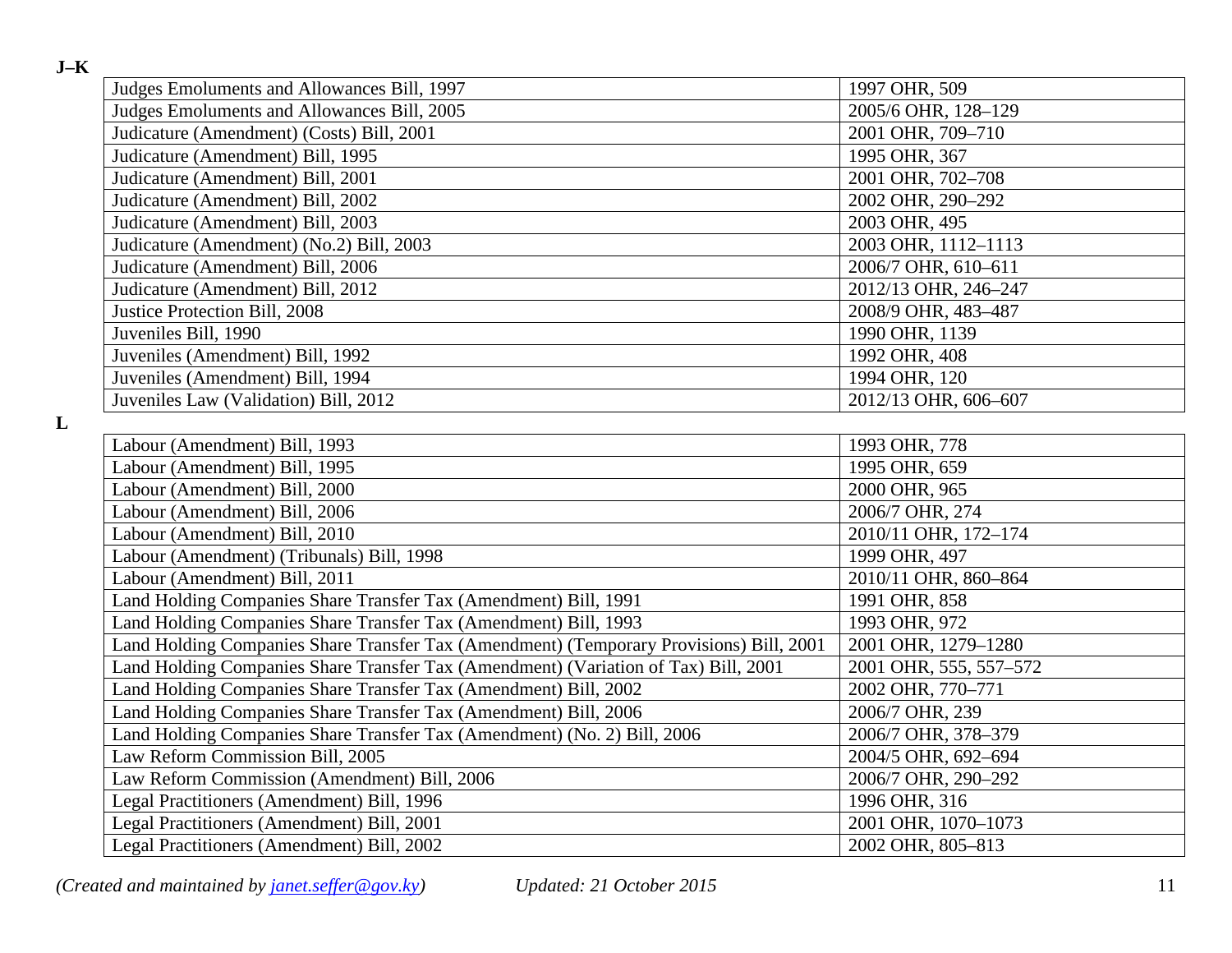| Legal Practitioners (Amendment) Bill, 2006                                                    | 2006/7 OHR, 273-274                      |
|-----------------------------------------------------------------------------------------------|------------------------------------------|
| Legal Practitioners (Amendment) Bill, 2009                                                    | 2009/10 OHR, 238                         |
| Legal Practitioners (Amendment) Bill, 2011                                                    | 2011/12 OHR, 213-215                     |
| Legislative Assembly (Immunities, Powers and Privileges) Bill, 1996                           | 1996 OHR, 562-567                        |
| Limitation Bill, 1991                                                                         | 1991 OHR, 386                            |
| Liquor Licensing (Amendment) (New Licences) Bill, 1999                                        | 1999 OHR, 858                            |
| Liquor Licensing (Amendment) (Protection of Minors and Need for Licensed Premises) Bill, 1998 | 1998 OHR, 1064                           |
| Liquor Licensing Law (Amendment) (Protection of Minors) Bill, 1999                            | 1999 OHR, 549                            |
| Loan Bill, 2001                                                                               | 2001 OHR, 520-534                        |
| Loan (No. 2) Bill, 2001                                                                       | 2001 OHR, 1516                           |
| Loan Bill, 2003                                                                               | 2003 OHR, 409                            |
| Loan Bill, 2003                                                                               | 2003 OHR, 1443-1450                      |
| Loan (No. 2) Bill, 2003                                                                       | 2003 OHR, 859-863                        |
| Loan (Capital Projects) Bill, 1990                                                            | 1990 OHR, 1556                           |
| Loan (Capital Projects) Bill, 1993                                                            | 1993 OHR, 971                            |
| Loan (Capital Projects) Bill, 1995                                                            | 1995 OHR, 910                            |
| Loan (Capital Projects) Bill, 1996                                                            | 1996 OHR, 326, 362-379, 391-407, 444-453 |
| Loan (Capital Projects 1993) (Amendment) Bill, 1996                                           | 1996 OHR, 326, 362-379, 391-407, 444-453 |
| Loan (Capital Projects) Bill, 1997                                                            | 1997 OHR, 203                            |
| Loan (Capital Projects 1998) Bill, 1997                                                       | 1997 OHR, 721                            |
| Loan (Capital Projects 1999) Bill, 1998                                                       | 1998 OHR, 1314                           |
| Loan (Capital Projects 2000) Bill, 1999                                                       | 1999 OHR, 1407                           |
| Loan (Cayman Airways) Bill, 1992                                                              | 1992 OHR, 733                            |
| Loan (Dental Clinic) Bill, 1990                                                               | 1990 OHR, 1555                           |
| Loan (George Town Hospital) Bill, 1990                                                        | 1990 OHR, 823                            |
| Loan (George Town Hospital) (Amendment) Bill, 1992                                            | 1992 OHR. 300                            |
| Local Companies (Control) (Amendment) Bill, 1992                                              | 1992 OHR, 1002                           |
| Local Companies (Control) (Amendment) (Licensing) Bill, 1997                                  | 1997 OHR, 178                            |
| Local Companies (Control) (Amendment) Bill, 2006                                              | 2006/7 OHR, 219-222                      |
| Local Companies (Control) (Amendment) Bill, 2007                                              | 2006/7 OHR, 655-657                      |
|                                                                                               |                                          |

**M**

| Maintenance (Amendment) Bill, 1992                      | 1992 OHR, 984       |
|---------------------------------------------------------|---------------------|
| Maintenance Orders (Enforcement) (Amendment) Bill, 1992 | 1992 OHR, 987       |
| Marine Conservation (Amendment) Bill, 1993              | 1993 OHR, 280       |
| Marine Conservation (Amendment) Bill, 2001              | 2001 OHR, 1596-1613 |
| Marine Conservation (Amendment) Bill, 2002              | 2002 OHR, 725-728   |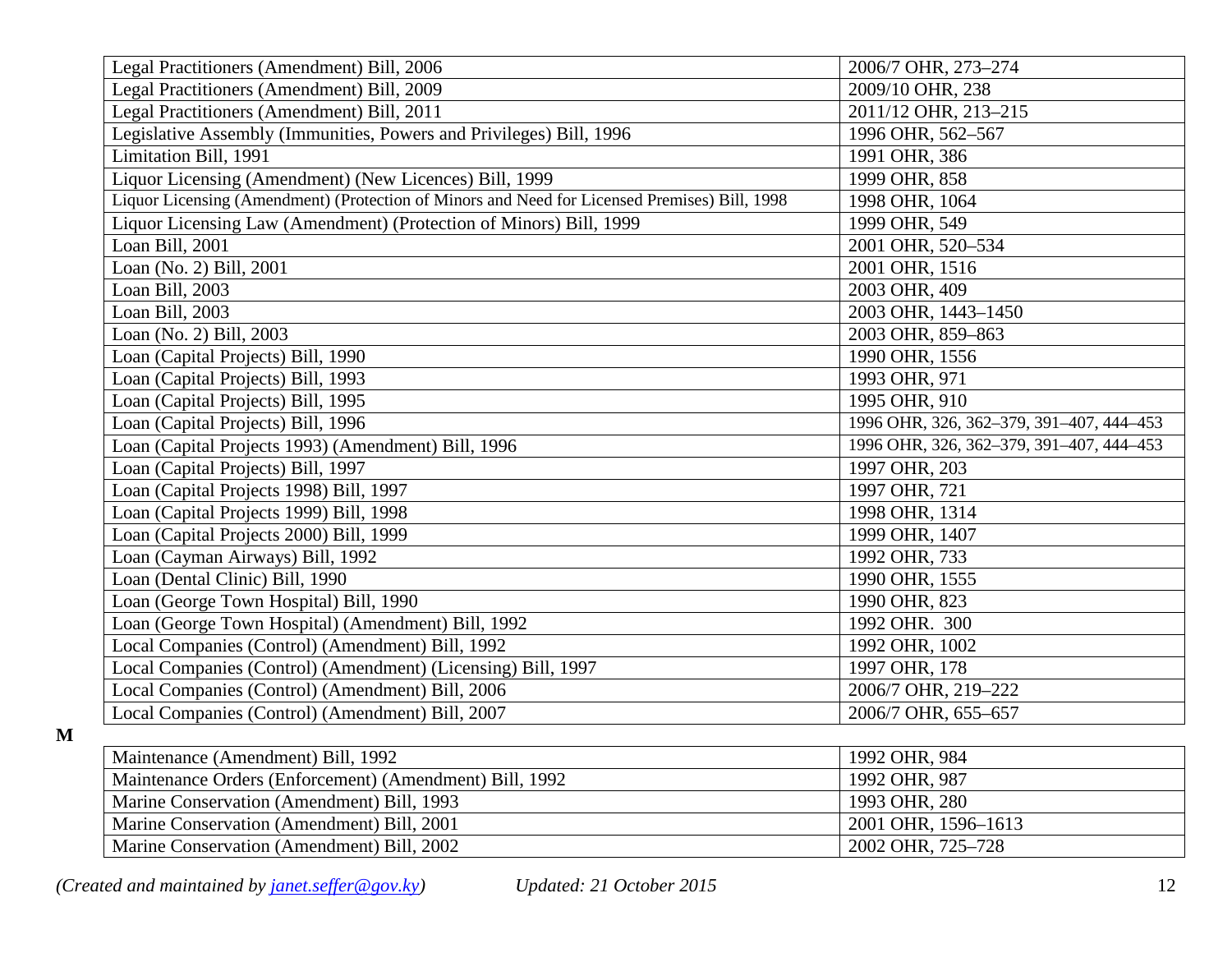| Marine Conservation (Amendment) (No. 2) Bill, 2002                                      | 2002 OHR, 828-831                   |
|-----------------------------------------------------------------------------------------|-------------------------------------|
| Marine Conservation (Amendment) Bill, 2006                                              | 2006/7 OHR, 611-615                 |
| Marine Conservation (Amendment) Bill, 2013                                              | 2012/13 OHR, 650-654                |
| Maritime Authority Bill, 2005                                                           | 2004/5 OHR, 545-564                 |
| Maritime Authority (Amendment) Bill, 2006                                               | 2006/7 OHR, 344-345                 |
| Maritime Authority (Amendment) Bill, 2007                                               | 2007/8 OHR, 279                     |
| Maritime Authority (Amendment) Bill, 2012                                               | 2012/13 OHR, First reading, 214     |
| Maritime Authority (Amendment) Bill, 2012                                               | 2012/13 OHR, 393-394                |
| Marriage (Amendment) Bill, 1994                                                         | 1994 OHR, 663                       |
| Marriage (Amendment) Bill, 2006                                                         | 2006/7 OHR, 240                     |
| Marriage (Amendment) Bill, 2008                                                         | 2008/9 OHR, 327-340                 |
| Marriage (Amendment) Bill, 2009                                                         | 2009/10 OHR, 237                    |
| Medical Negligence (Non-economic Damages) Bill, 2011                                    | 2010/11 OHR, 913-918, 922-936       |
| Mental Health (Amendment) Bill, 1994                                                    | 1994 OHR, 522                       |
| Mental Health Bill, 2013                                                                | 2012/13 OHR, 778-781; 786-792       |
| Mental Health Commission Bill, 2013                                                     | 2012/13 OHR, 768-770                |
| Merchant Shipping (Submersible Craft) Bill, 1991                                        | 1991 OHR, 54                        |
| Merchant Shipping Act 1988 (Amendment) Bill, 1992                                       | 1992 OHR, 730                       |
| Merchant Shipping Bill, 1992                                                            | 1992 OHR, 600                       |
| Merchant Shipping Bill, 1997                                                            | 1997 OHR, 753                       |
| Merchant Shipping (Amendment) (Maritime Safety and Miscellaneous Provisions) Bill, 1999 | 1999 OHR, 512                       |
| Merchant Shipping (Marine Pollution) Bill, 2001                                         | 2001 OHR, 1538-1548                 |
| Merchant Shipping (Amendment) (Surveys and Certification and Miscellaneous Provisions)  | 2001 OHR, 1537-1538                 |
| Bill, 2001                                                                              |                                     |
| Merchant Shipping (Amendment) Bill, 2004                                                | 2004/5 OHR, 516-517                 |
| Merchant Shipping (Amendment) Bill, 2007                                                | 2007/8 OHR, 278                     |
| Merchant Shipping (Amendment) Bill, 2010                                                | 2010/11 OHR, 199-202                |
| Miscellaneous Duties and Fees Bill, 1990                                                | 1990 OHR, 848                       |
| Miscellaneous Laws (Amendment) Bill, 1990                                               | 1990 OHR, 1236                      |
| Miscellaneous Provisions Fees Bill, 1997 (withdrawn)                                    | 1997 OHR, 265                       |
| Miscellaneous Provisions (Fees and Duties) (Temporary) Bill, 1997                       | 1997 OHR, 48-54, 60-71, 79-85, 102, |
|                                                                                         | $107 - 111$                         |
| Miscellaneous Provisions (Fees and Duties) (Temporary) (Amendment) (Environmental       | 1998 OHR, 59                        |
| Protection Fees) Bill, 1998                                                             |                                     |
| Misuse of Drugs (Miscellaneous Amendments) Bill, 1992                                   | 1992 OHR, 401                       |
| Misuse of Drugs (Penalties) Bill, 1992                                                  | 1992 OHR, 249                       |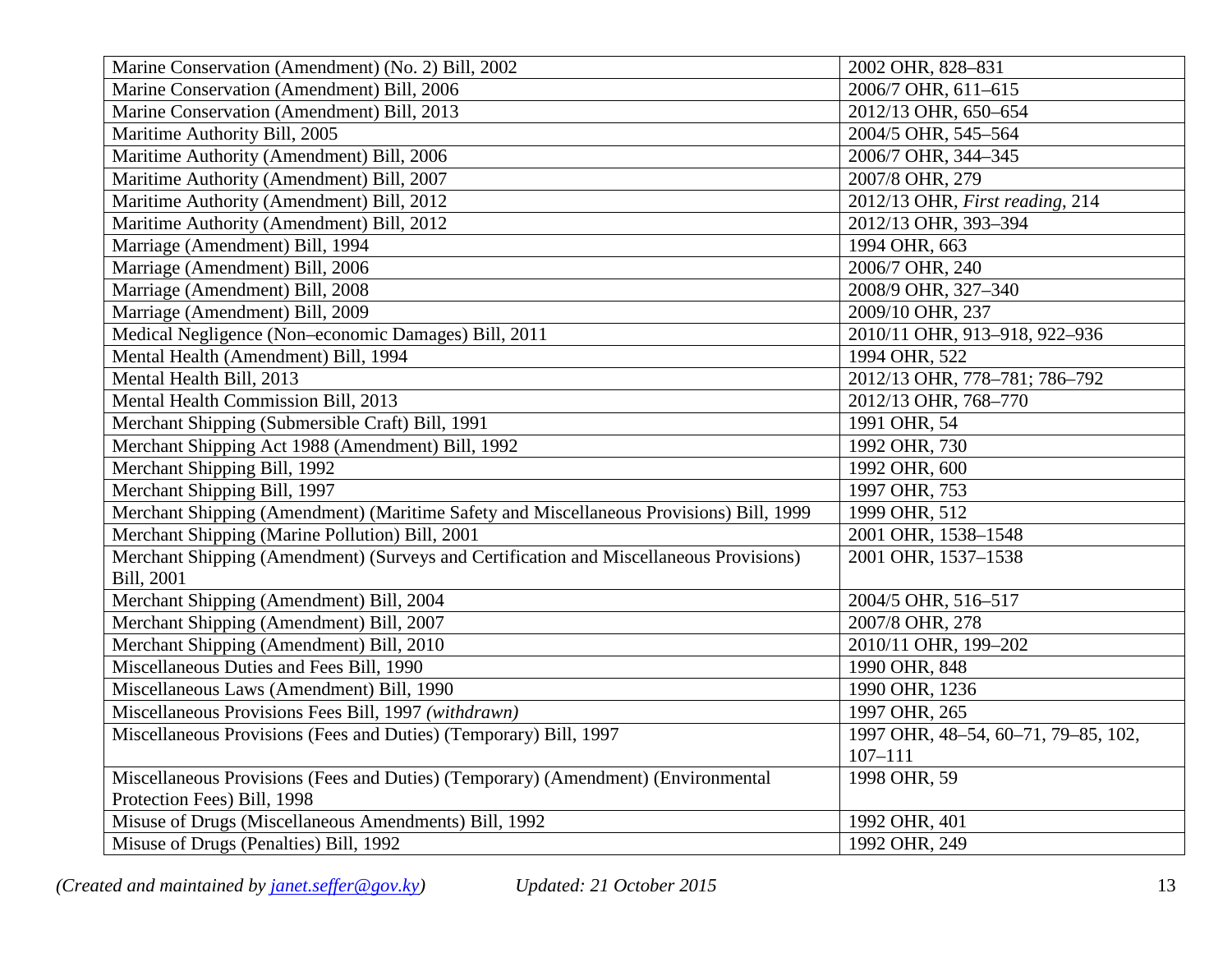| Misuse of Drugs (Amendment) Bill, 1995                                                    | 1995 OHR, 375               |
|-------------------------------------------------------------------------------------------|-----------------------------|
| Misuse of Drugs (Amendment) Bill, 1996                                                    | 1996 OHR, 302-305           |
| Misuse of Drugs (Amendment) Bill, 2009                                                    | 2009/10 OHR, 195-199        |
| Misuse of Drugs (International Cooperation) Bill, 1997                                    | 1997 OHR, 361               |
| Misuse of Drugs (Amendment) (Maritime) (International Co-operation) Bill, 1999            | 1999 OHR, 676               |
| Misuse of Drugs (International Cooperation) (Amendment) Bill, 2003                        | 2003 OHR, 1126-1128         |
| Monetary Authority Bill, 1996                                                             | 1996 OHR, 696-697           |
| Monetary Authority (Amendment) (Membership) Bill, 1997                                    | 1997 OHR, 312               |
| Monetary Authority (Amendment) Bill, 1998                                                 | 1998 OHR, 195               |
| Monetary Authority (Amendment) (International Co-operation) Bill, 2000                    | 2000 OHR, 676               |
| Monetary Authority (Amendment) (Regulation of Non-Bank Financial Institutions) Bill, 2000 | 2000 OHR, 946               |
| Monetary Authority (Amendment) (Fees) Bill, 2001                                          | 2001 OHR, 965               |
| Monetary Authority (Amendment) Bill, 2002                                                 | 2002 OHR, 820-826           |
| Monetary Authority (Amendment) Bill, 2003                                                 | 2003 OHR, 1261-1262         |
| Monetary Authority (Amendment) Bill, 2007                                                 | 2007/8 OHR, 654-656         |
| Monetary Authority (Amendment) Bill, 2009                                                 | 2009/10 OHR, 326-334        |
| Monetary Authority (Amendment) Bill, 2010                                                 | 2009/10 OHR, 442-443, 447   |
| Monetary Authority (Amendment) Bill, 2013                                                 | 2012/13 OHR, 743-745        |
| Money Services Bill, 2000                                                                 | 2000 OHR, 947               |
| Money Services (Amendment) Bill, 2009                                                     | 2009/10 OHR, 342-343        |
| Money Services (Amendment) Bill, 2002                                                     | 2002 OHR, 828               |
| Mosquito (Research and Control) (Amendment) Bill, 2006                                    | 2006/7 OHR, 216-217         |
| Mosquito (Research and Control) (Validation) Bill, 2006 (withdrawn)                       | 2006/7 OHR, 206 (withdrawn) |
| Motor Vehicle Insurance (Third Party Risks) Bill, 1990                                    | 1990 OHR, 821               |
| Motor Vehicle Insurance (Third Party Risks) (Amendment) Bill, 1991                        | 1991 OHR, 339               |
| Motor Vehicle Insurance (Third Party Risks) (Amendment) Bill, 2003                        | 2003 OHR, 1263              |
| Motor Vehicle Insurance (Third Party Risks) (Amendment) Bill, 2006                        | 2005/6 OHR, 736             |
| Motor Vehicle Insurance (Third Party Risks) (Amendment) Bill, 2011                        | 2011/12 OHR, 777-778        |
| Music and Dancing (Control) (Amendment) Bill, 1991                                        | 1991 OHR, 852               |
| Music and Dancing (Control) (Amendment) Bill, 2009                                        | 2009/10 OHR, 237-238        |
| Music and Dancing (Control) (Amendment) Bill, 2011                                        | 2011/12 OHR, 791-799;       |
| Mutual Funds Bill, 1993                                                                   | 1993 OHR, 449               |
| Mutual Funds (Amendment) Bill, 1993                                                       | 1993 OHR, 621               |
| Mutual Funds (Amendment) Bill, 1998                                                       | 1998 OHR, 383               |
| Mutual Funds (Amendment) (Prudent Administration) Bill, 2001                              | 2001 OHR, 485-490           |
| Mutual Funds (Amendment) Bill, 2002                                                       | 2002 OHR, 826-827           |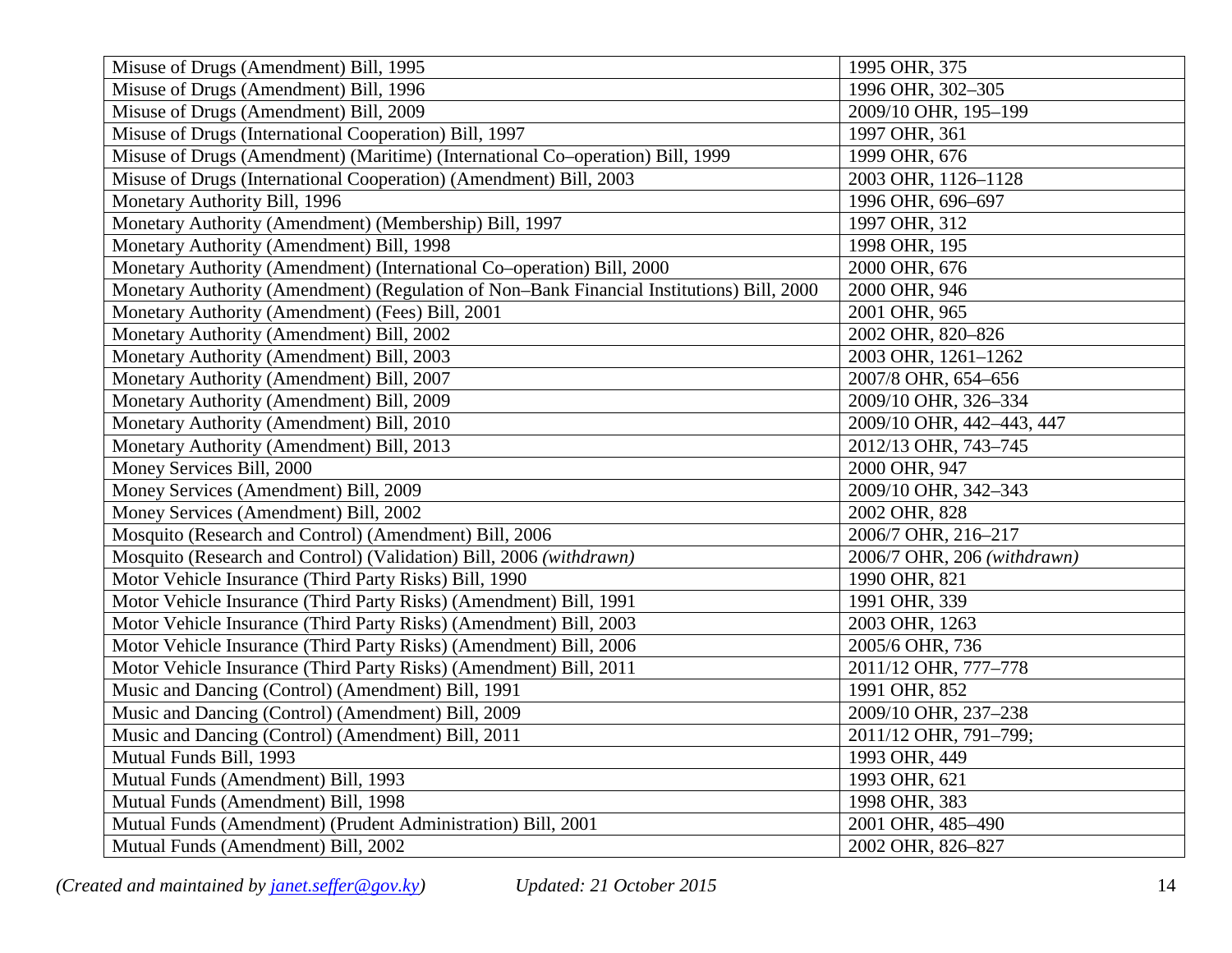| Mutual Funds (Amendment) Bill, 2006                                 | 2006/7 OHR, 343-344  |
|---------------------------------------------------------------------|----------------------|
| Mutual Funds (Amendment) Bill, 2008,                                | 2008/9 OHR, 283-284  |
| Mutual Funds (Amendment) Bill, 2011                                 | 2011/12 OHR, 759–770 |
| Mutual Funds (Amendment) Bill, 2012                                 | 2012/13 OHR, 509–510 |
| Mutual Legal Assistance (1988 UN Convention) Bill, 1997 (withdrawn) | 1997 OHR, 265        |

**N–O**

| National Archive and Public Records Bill, 2007                                                                                                      | 2006/7 OHR, 652-655                    |
|-----------------------------------------------------------------------------------------------------------------------------------------------------|----------------------------------------|
| National Archive and Public Records (Amendment) Bill, 2010                                                                                          | 2009/10 OHR, 370                       |
| National Conservation Bill, 2013 (to promote and secure biological diversity and the sustainable use of natural resources in the<br>Cayman Islands) | 2013/14 OHR, 389-472                   |
| National Drug Council Bill, 1997                                                                                                                    | 1997 OHR, 423                          |
| National Drug Council (Amendment) (Fund Raising Powers) Bill, 2000                                                                                  | 1999 OHR, 1388                         |
| National Drug Council (Amendment) Bill, 2002                                                                                                        | 2002 OHR, 543-544                      |
| National Drug Council (Amendment) Bill, 2010                                                                                                        | 2009/10 OHR, 370                       |
| National Gallery Bill, 1998                                                                                                                         | 1999 OHR, 504                          |
| National Honours and Awards Bill, 2010                                                                                                              | 2010/11 OHR, 154-167                   |
| National Pensions Bill, 1990 (referred to Select Committee)                                                                                         | 1991 OHR, 393, 450 (referred to Select |
|                                                                                                                                                     | Committee, 503)                        |
| National Pensions Bill, 1996                                                                                                                        | 1996 OHR, 481-496, 506-516, 538-547    |
| National Pensions (Suspension) Bill, 1997                                                                                                           | 1997 OHR, 793                          |
| National Pensions (Amendment) Bill, 1998                                                                                                            | 1998 OHR, 289                          |
| National Pensions (Amendment) (Self-employed Persons and Prescribed Maximum) Bill, 1998                                                             | 1999 OHR, 511                          |
| National Pensions (Amendment) Bill, 2010                                                                                                            | 2009/10 OHR, 437-442; 447-456          |
| National Pensions (Amendment) Bill, 2011                                                                                                            | 2011/12 OHR, 540-556                   |
| National Pensions Bill, 2012                                                                                                                        | 2012/13 OHR, deferred, 246             |
| National Roads Authority Bill, 2003                                                                                                                 | 2003 OHR, 1651-1677                    |
| National Roads Authority (Amendment) Bill, 2004                                                                                                     | 2004/5 OHR, 88-94                      |
| National Trust (Amendment) Bill, 2010                                                                                                               | 2009/10 OHR, 371                       |
| National Weather Service Bill, 2010                                                                                                                 | 2010/11 OHR, 202-203                   |
| Notaries Public (Amendment) Bill, 1990                                                                                                              | 1990 OHR, 1284                         |
| Notaries Public (Amendment) Bill, 2001                                                                                                              | 2001 OHR, 1501                         |
| Notaries Public (Amendment) Bill, 2003                                                                                                              | 2003 OHR, 169                          |
| Notaries Public (Amendment) (No.2) Bill, 2003                                                                                                       | 2003 OHR, 1088-1094                    |
| Notaries Public (Amendment) Bill, 2005                                                                                                              | 2005/6 OHR, 577-581                    |
| Notaries Public Bill, 2012                                                                                                                          | 2012/13 OHR, 771-776                   |
| Notaries Public (Amendment) Bill, 2013 (adjust the application and appointment procedures)                                                          | 2013/14 OHR, 473-476                   |
| Nuclear Safeguards Bill, 1993                                                                                                                       | 1993 OHR, 620                          |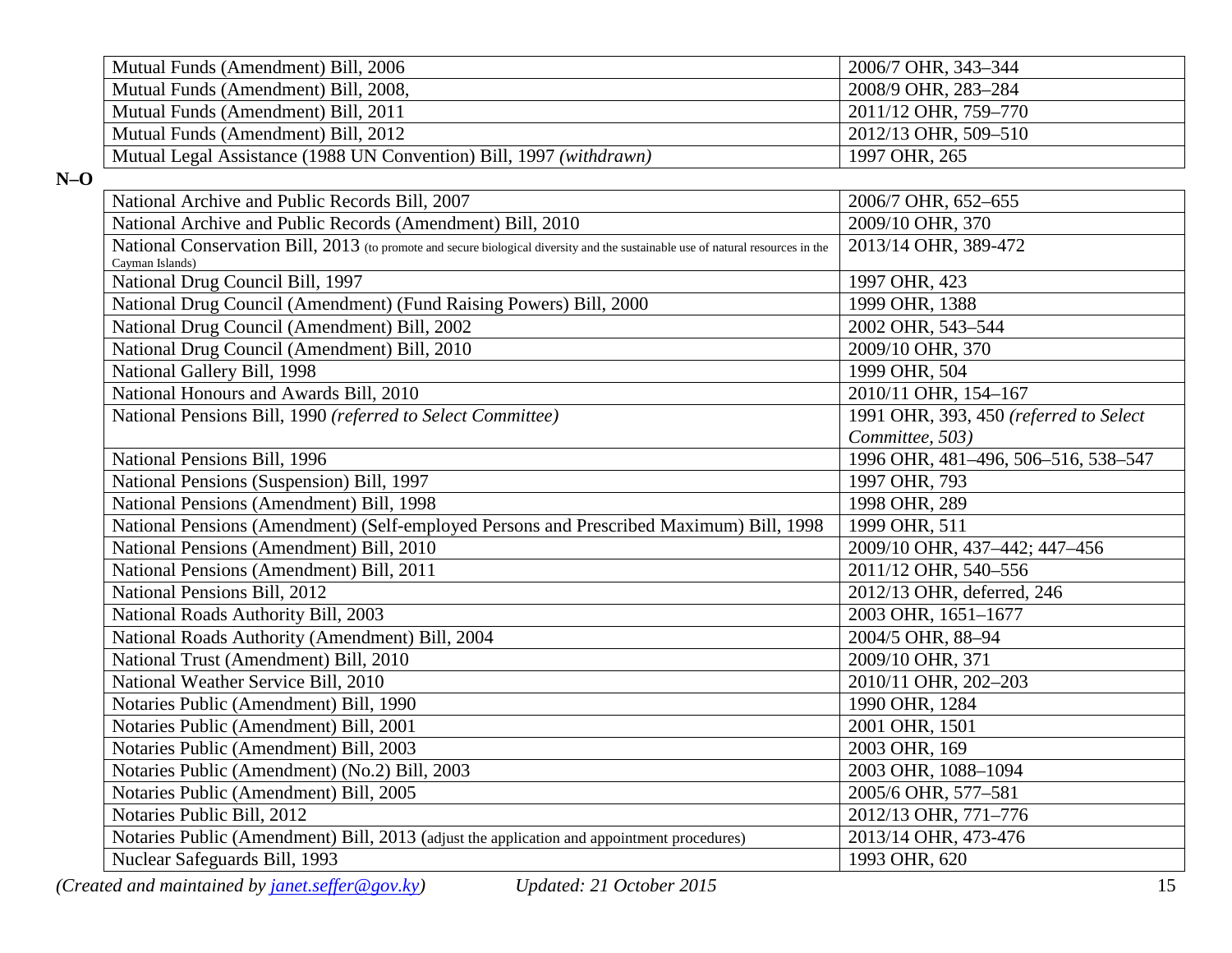| Parliamentary Pensions (Amendment) Bill, 1991                      | 1991 OHR, 529        |
|--------------------------------------------------------------------|----------------------|
| Parliamentary Pensions (Amendment) Bill, 1994                      | 1994 OHR, 37         |
| Parliamentary Pensions (Amendment) Bill, 2002                      | 2002 OHR, 183-184    |
| Parliamentary Pension Bill, 2004                                   | 2004/5 OHR, 304-312  |
| Parliamentary Pensions (Amendment) Bill, 2009                      | 2009/10 OHR, 210-213 |
| Partnership (Amendment) Bill, 1990                                 | 1990 OHR, 38         |
| Partnership (Amendment) Bill, 1994                                 | 1994 OHR, 461        |
| Partnership (Amendment) Bill, 2001                                 | 2001 OHR, 1158       |
| Partnership (Amendment) Bill 2010                                  | 2010/11 OHR, 447     |
| Partnership (Amendment) Bill, 2012                                 | 2012/13 OHR, 237     |
| Partnership (Amendment) Bill, 2013                                 | 2012/13 OHR, 608-609 |
| Passport (Amendment) Bill, 2003                                    | 2003 OHR, 494        |
| Patents and Trade Marks (Amendment) Bill, 1998                     | 1998 OHR, 57         |
| Patents and Trade Marks (Amendment) Bill, 2009                     | 2009/10 OHR, 224-225 |
| Patents and Trade Marks (Amendment) Bill, 2011                     | 2011/12 OHR, 624-626 |
| Penal Code (Amendment) Bill, 1991                                  | 1991 OHR, 33         |
| Penal Code (Amendment) Bill, 1998                                  | 1998 OHR, 1066       |
| Penal Code (Amendment) (Abolition of the Death Penalty) Bill, 2000 | 2000 OHR, 950        |
| Penal Code (Amendment) (Incest) Bill, 2001                         | 2001 OHR, 660-669    |
| Penal Code (Amendment) Bill, 2004                                  | 2004/5 OHR, 160-164  |
| Penal Code (Amendment) Bill, 2005                                  | 2005/6 OHR, 292-294  |
| Penal Code (Amendment) Bill, 2006                                  | 2006/7 OHR, 217      |
| Penal Code (Amendment) Bill, 2010                                  | 2009/10 OHR, 505-507 |
| Penal Code (Amendment) Bill, 2011                                  | 2011/12 OHR, 770-776 |
| Penal Code (Amendment) Bill, 2012                                  | 2012/13 OHR, 250-253 |
| Pensions (Amendment) Bill, 1991                                    | 1991 OHR, 379        |
| Pensions (Amendment) Bill, 1992                                    | 1992 OHR, 33         |
| Pensions (Amendment) Bill, 1996                                    | 1996 OHR, 317-323    |
| Pensions (Amendment) Bill, 1997                                    | 1997 OHR, 767        |
| Perpetuities Bill, 1995                                            | 1995 OHR, 614        |
| Perpetuities (Amendment) Bill, 1997                                | 1997 OHR, 441        |
| Pharmacy Bill, 1991                                                | 1991 OHR, 578        |
| Plants Bill, 1997(deferred)                                        | 1997 OHR, 441, 498   |
| Police (Amendment) Bill, 1990                                      | 1990 OHR, 816        |
| Police (Amendment) Bill, 1991                                      | 1991 OHR, 32         |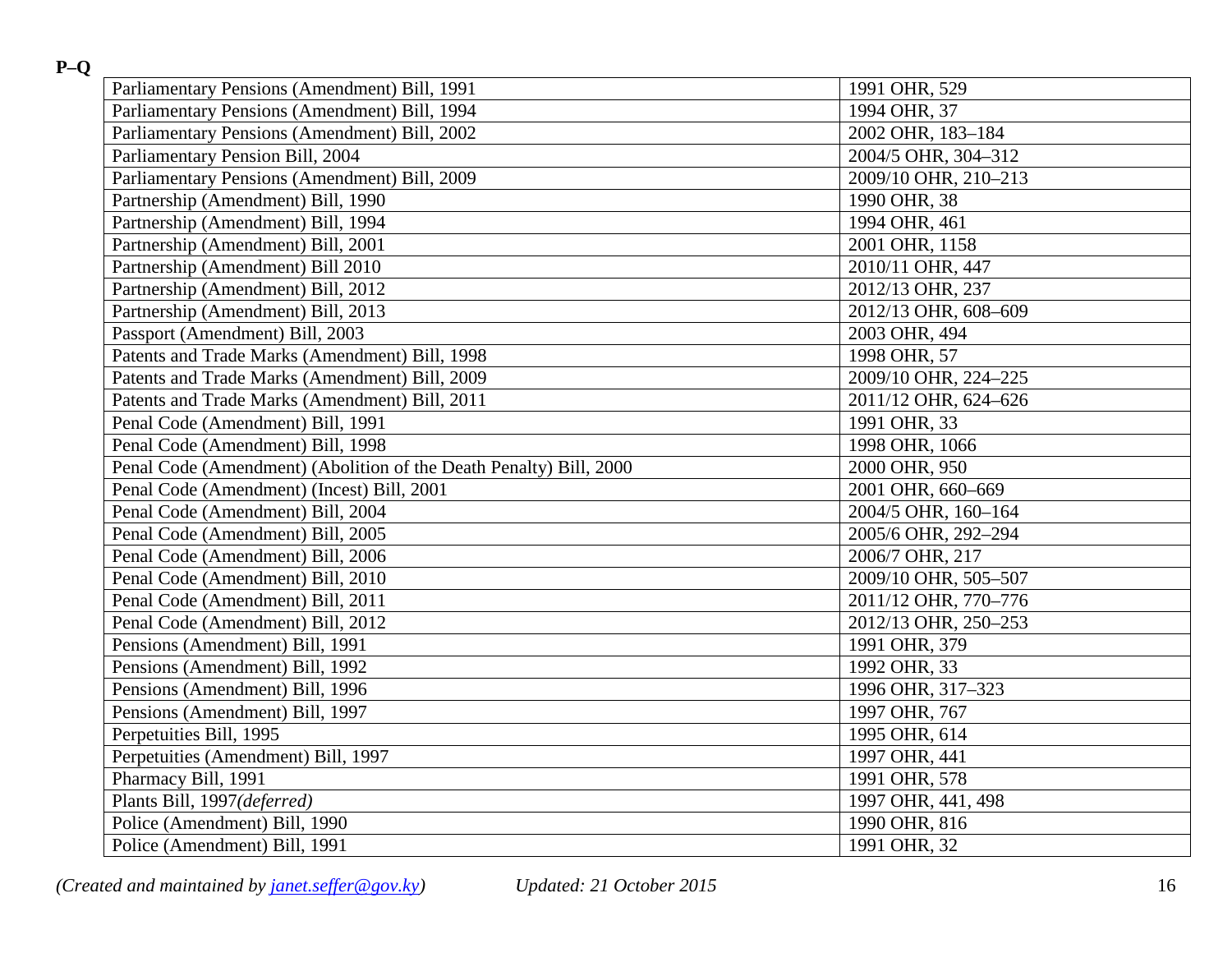| Police Bill 2010                                                                                                                                                 | 2010/11 OHR, 379-383, 385-400       |
|------------------------------------------------------------------------------------------------------------------------------------------------------------------|-------------------------------------|
| Police (Amendment) (Intimate Samples) Bill, 2001                                                                                                                 | 2001 OHR, 691-692 (debate postponed |
|                                                                                                                                                                  | 701, 973)                           |
| Police (Amendment) Bill, 2004                                                                                                                                    | 2004/5 OHR, 353-367, 369-375        |
| Police (Amendment) Bill, 2005                                                                                                                                    | 2005/6 OHR, 293                     |
| Police (Amendment) (No. 2) Bill, 2005                                                                                                                            | 2005/6 OHR, 499                     |
| Police (Amendment) Bill, 2014 (to make the procedure following on the detention of persons in section 65 consistent with<br>section 5(5) of the CI Constitution) | 2013/14 OHR, 550-559                |
| Port Authority (Amendment) Bill, 1993                                                                                                                            | 1993 OHR, 619                       |
| Port Authority (Amendment) (No. 2) Bill, 1993                                                                                                                    | 1993 OHR, 965                       |
| Port Authority (Amendment) Bill, 2002 (withdrawn)                                                                                                                | 2002 OHR, 832 (withdrawn)           |
| Port Authority (Licensing of Vehicles) Bill, 1994                                                                                                                | 1994 OHR, 811                       |
| Port Authority (Amendment) (Membership) Bill, 1997                                                                                                               | 1997 OHR, 26                        |
| Powers of Attorney (Amendment) Bill, 1994                                                                                                                        | 1994 OHR, 461                       |
| Price Gouging Control (Emergency Circumstances) Bill, 2004<br>2004/5 OHR, 453-473                                                                                |                                     |
| Prisons (Amendment) Bill, 1992                                                                                                                                   | 1992 OHR, 29                        |
| Prisons (Amendment) Bill, 1998                                                                                                                                   | 1998 OHR, 760                       |
| Prisons (Amendment) Bill, 2005                                                                                                                                   | 2005/6 OHR, 294-295                 |
| Prisons (Amendment) (No.2) Bill, 2005                                                                                                                            | 2005/6 OHR, 499                     |
| Prisons (Amendment) Bill, 2009                                                                                                                                   | 2008/9 OHR, 928-931                 |
| Prisons (Amendment) Bill, 2010                                                                                                                                   | 2010/11 OHR, 814-815, 830           |
| Private Security Services Bill, 2007                                                                                                                             | 2007/8 OHR, 451-453                 |
| Proceeds of Criminal Conduct Bill, 1996                                                                                                                          | 1996 OHR, 661-670, 687-696          |
| Proceeds of Criminal Conduct (Amendment) (Foreign Offences) Bill, 1998                                                                                           | 1998 OHR, 1093                      |
| Proceeds of Criminal Conduct (Amendment) (Money Laundering Regulations) Bill, 2000                                                                               | 2000 OHR, 689                       |
| Proceeds of Criminal Conduct (Amendment) (Financial Intelligence Units) Bill, 2001                                                                               | 2001 OHR, 492-498                   |
| Proceeds of Criminal Conduct (Amendment) Bill, 2003                                                                                                              | 2003 OHR, 770-780, 783-801          |
| Proceeds of Criminal Conduct (Amendment) Bill, 2004                                                                                                              | 2004/5 OHR, 487-492                 |
| Proceeds of Criminal Conduct (Amendment) Bill, 2007                                                                                                              | 2007/8 OHR, 218-219                 |
| Proceeds of Crime Bill, 2008                                                                                                                                     | 2008/9 OHR, 278-280                 |
| Proliferation Financing (Prohibition) Bill, 2010                                                                                                                 | 2010/11 OHR, 170-172                |
| Property (Miscellaneous Provisions) Bill, 1994                                                                                                                   | 1994 OHR, 457                       |
| Property (Miscellaneous Provisions) (Amendment) Bill, 2011                                                                                                       | 2010/11 OHR, 991                    |
| Protection from Domestic Violence Bill 2010                                                                                                                      | 2010/11 OHR, 359-364                |
| Public Accountants Bill, 2003                                                                                                                                    | 2003 OHR, 1316-1323                 |
| Public Accountants (Amendment) Bill, 2008                                                                                                                        | 2008/9 OHR, 300                     |
| Public Finance and Audit (Amendment) Bill, 1993                                                                                                                  | 1993 OHR, 251                       |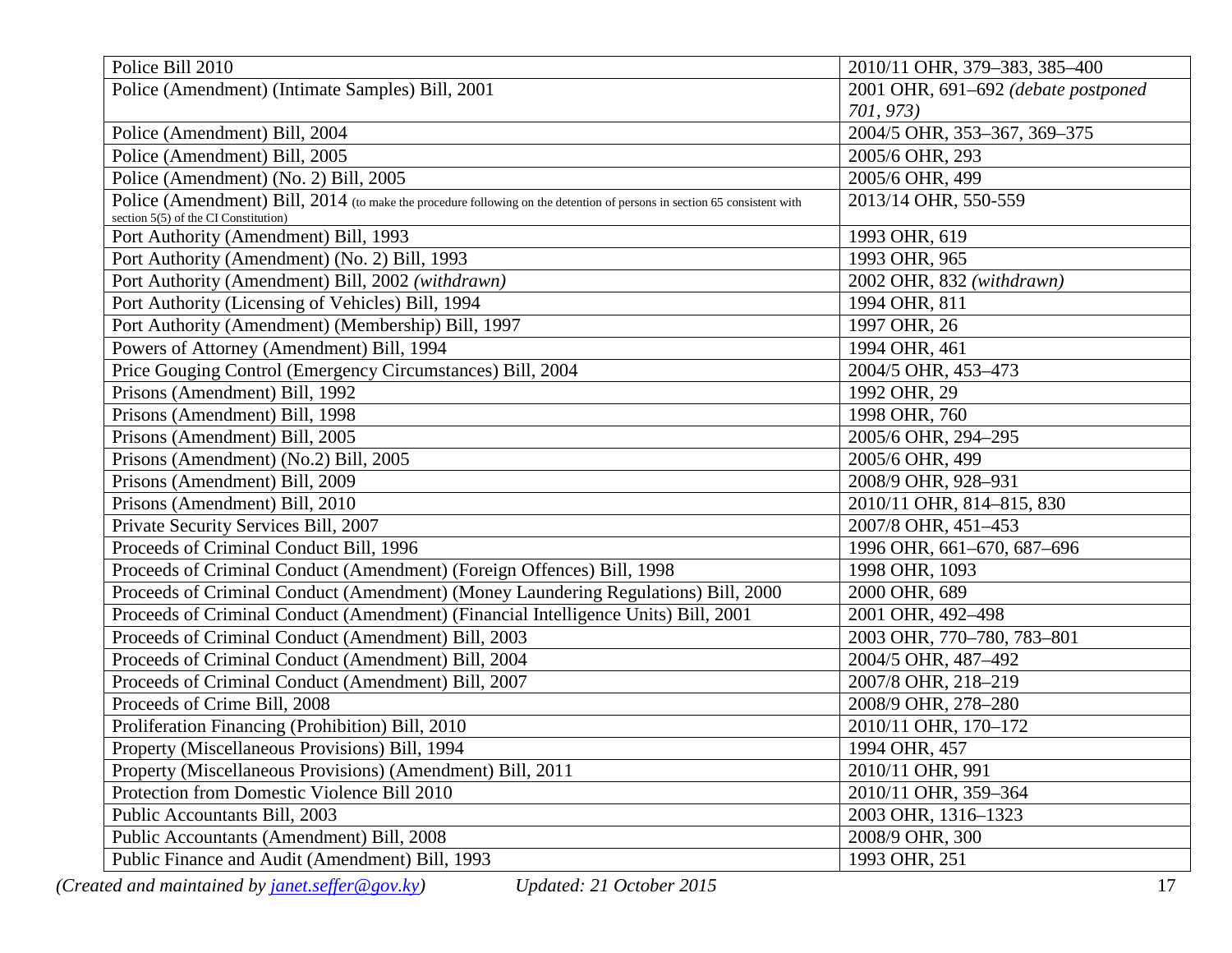| Public Health (Amendment) Bill, 1990                                                    | 1990 OHR, 37-38                       |  |
|-----------------------------------------------------------------------------------------|---------------------------------------|--|
| Public Health (Amendment) Bill, 2001                                                    | 2001 OHR, 965-973                     |  |
| Public Holidays (Amendment) Bill, 2002                                                  | 2002 OHR, 769-770                     |  |
| Public Loans (Repeal) Bill, 1998                                                        | 1998 OHR, 58                          |  |
| Public Management and Finance Bill, 2001                                                | 2001 OHR, 1086-1157                   |  |
| Public Management and Finance (Amendment) Bill, 2002                                    | 2002 OHR, 605-607, 614-623, 626-659   |  |
| Public Management and Finance (Amendment) Bill, 2003                                    | 2003 OHR, 1433-1443                   |  |
| Public Management and Finance (Amendment) (No. 2) Bill, 2004                            | 2004/5 OHR, 402-438                   |  |
| Public Management and Finance (Amendment) Bill, 2009                                    | 2008/9 OHR, 1031                      |  |
| Public Management and Finance (Amendment) (No.2) Bill, 2009                             | 2009/10 OHR, 214-215                  |  |
| Public Management and Finance (Amendment) Bill, 2010                                    | 2009/10 OHR, 609-629                  |  |
| Public Management and Finance (Amendment) Bill 2011                                     | 2011/12 OHR, 216-226                  |  |
| Public Management and Finance (Amendment) Bill, 2012                                    | 2012/13 OHR, 299-311, 320-330; 333-   |  |
| (First and Second versions, gazetted 2 and 8 November 2012 withdrawn, page 357)         | 354; 357;                             |  |
|                                                                                         | (Third Version) 359-384, 388-392      |  |
| Public Recorder (Amendment) Bill, 2006                                                  | 2006/7 OHR, 218-219                   |  |
| Public Recorder (Amendment) Bill, 2009                                                  | 2009/10 OHR, 325-326                  |  |
| Public Service Management Bill, 2005                                                    | 2005/6 OHR, 455-464, 467-486, 490-498 |  |
| Public Service Management (Amendment) Bill, 2006                                        | 2006/7 OHR, 261-263                   |  |
| Public Service Management (Amendment) Bill, 2009<br>2009/10 OHR, 215                    |                                       |  |
| Public Service Management (Amendment) Bill, 2010                                        | 2010/11 OHR, 149-151                  |  |
| Public Service Management (Amendment) (No. 2) Bill 2010<br>2020/11 OHR, 448-449         |                                       |  |
| Public Service Management (Amendment) Bill, 2012<br>2012/13 OHR, 238-239                |                                       |  |
| Public Service Pension Bill, 1999<br>1999 OHR, 393                                      |                                       |  |
| Public Service Pensions (Amendment and Validation) Bill, 2000<br>2000 OHR, 437          |                                       |  |
| Public Service Pensions (Amendment) Bill, 2002<br>2002 OHR, 536                         |                                       |  |
| Public Service Pensions (Amendment) Bill, 2003 (withdrawn)<br>2003 OHR, 837 (withdrawn) |                                       |  |
| Public Service Pensions (Amendment) Bill, 2004<br>2004/5 OHR, 261, 301-304              |                                       |  |
| Public Service Pensions (Amendment) Bill, 2010<br>2010/11 OHR, 151-152                  |                                       |  |
| Public Service Pensions (Amendment) Bill, 2012<br>2012/13 OHR, 239-240                  |                                       |  |
|                                                                                         |                                       |  |
| Referendum (Constitutional Modernisation) Bill, 2009                                    | 2008/9 OHR, 857-902                   |  |
| Referendum (Single-member Constituencies) Bill, 2012                                    | 2011/12 OHR, 929-973                  |  |
| Register of Interests Bill, 1996                                                        | 1996 OHR, 575-578, 587-589            |  |
| Registered Land (Amendment) Bill, 1993                                                  | 1993 OHR, 972                         |  |

**R**

Registered Land (Amendment) Bill, 2003 2003 OHR, 407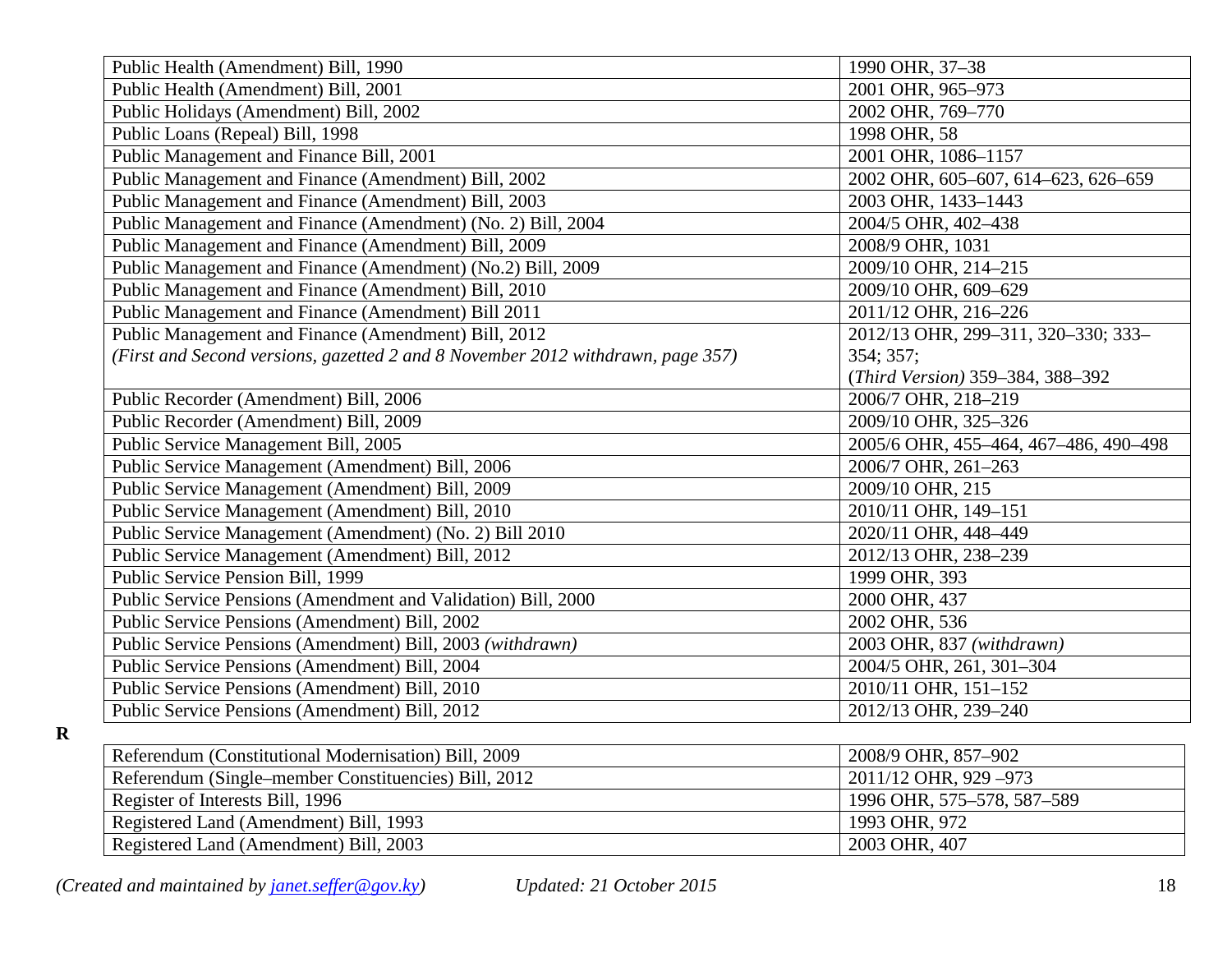| Registration of Merchant Ships Bill, 1991                                                                                          | 1991 OHR, 860                         |
|------------------------------------------------------------------------------------------------------------------------------------|---------------------------------------|
| Reporting of Savings Income Information (European Union) Bill, 2005                                                                | 2005/6 OHR, 35-39                     |
| Reporting of Savings Income Information (European Union) (Amendment) Bill, 2014 (to replace the<br>word "Governor" with "Cabinet") | 2013/14 OHR, 779-781                  |
| Residential Tenancies Bill, 2009                                                                                                   | 2008/9 OHR, 954-960                   |
| Roads (Naming and Numbering) Bill, 1997                                                                                            | 1997 OHR, 23-24                       |
| Roads (Amendment) Bill, 2003                                                                                                       | 2003 OHR, 1700-1703                   |
|                                                                                                                                    |                                       |
| Securities Investment Business Bill, 2001                                                                                          | 2001 OHR, 1569-1570                   |
| Securities Investment Business (Amendment) Bill, 2009                                                                              | 2009/10 OHR, 226                      |
| Securities Investment Business (Amendment) Bill, 2011                                                                              | 2010/11 OHR, 991                      |
| Securities Investment Business (Amendment) Bill, 2012                                                                              | 2012/13 OHR, 414-415                  |
| Special Economic Zones Bill, 2011                                                                                                  | 2011/12 OHR, 471-491                  |
| Special Trusts (Alternative Regime) Bill, 1997                                                                                     | 1997 OHR, 441                         |
| Stamp Duty (Amendment) Bill, 1990                                                                                                  | 1990 OHR, 819                         |
| Stamp Duty (Amendment) Bill, 1991                                                                                                  |                                       |
| Stamp Duty (Amendment) Bill, 1993                                                                                                  | 1993 OHR, 971                         |
| Stamp Duty (Amendment) Bill, 1997                                                                                                  | 1997 OHR, 295                         |
| Stamp Duty (Amendment) Bill, 2001                                                                                                  | 2001 OHR, 555, 557-572                |
| Stamp Duty (Amendment) (No.2) Bill, 2001                                                                                           | 2001 OHR, 1079-1085                   |
| Stamp Duty (Amendment) (No.3) Bill, 2001                                                                                           | 2001 OHR, 1501-1502                   |
| Stamp Duty (Amendment) Bill, 2002                                                                                                  | 2002 OHR, 742-744                     |
| Stamp Duty (Amendment) Bill, 2009                                                                                                  | 2009/10 OHR, 214                      |
| Stamp Duty (Amendment) Bill, 2012                                                                                                  | 2012/13 OHR, (deferred, 397), 528-533 |
| Stamp Duty (Amendment) (Agreements and Assignments) Bill, 1998                                                                     | 1998 OHR, 759                         |
| Stamp Duty (Amendment) (Insurance Policies) Bill, 1999                                                                             | 1999 OHR, 1389, 1401, 1421            |
| Stamp Duty (Amendment) (Temporary Provision) Bill, 2001                                                                            | 2001 OHR, 1277-1279                   |
| Stamp Duty (Amendment) (Temporary Provisions) Bill, 2009                                                                           | 2008/9 OHR, 1044-1049                 |
| Standards in Public Life Bill, 2013 (repeal the Register of Interests Law, 1996 (Law 13 of 1996) and replace it with this          | 2013/14 OHR, 565-588                  |
| legislation, under which a Commission for Standards in Public Life will be established)                                            |                                       |
| Statistics (Amendment) Bill, 2010                                                                                                  | 2010/11 OHR, 167-169                  |
| Status of Children Bill, 2003                                                                                                      | 2003 OHR, 1094-1108                   |
| Strata Titles Registration (Amendment) Bill, 1994                                                                                  | 1994 OHR, 535                         |
| Strata Titles Registration (Amendment) Bill, 2005                                                                                  | 2004/5 OHR, 751-753                   |
| Strata Titles Registration (Amendment) Bill, 2012                                                                                  | 2012/13 OHR, 218-219                  |
| Stock Exchange Company (Amendment) Bill, 2014 (change the reference from "Governor in Council" to "Governor in<br>Cabinet)         | 2013/14 OHR, 781                      |

**S**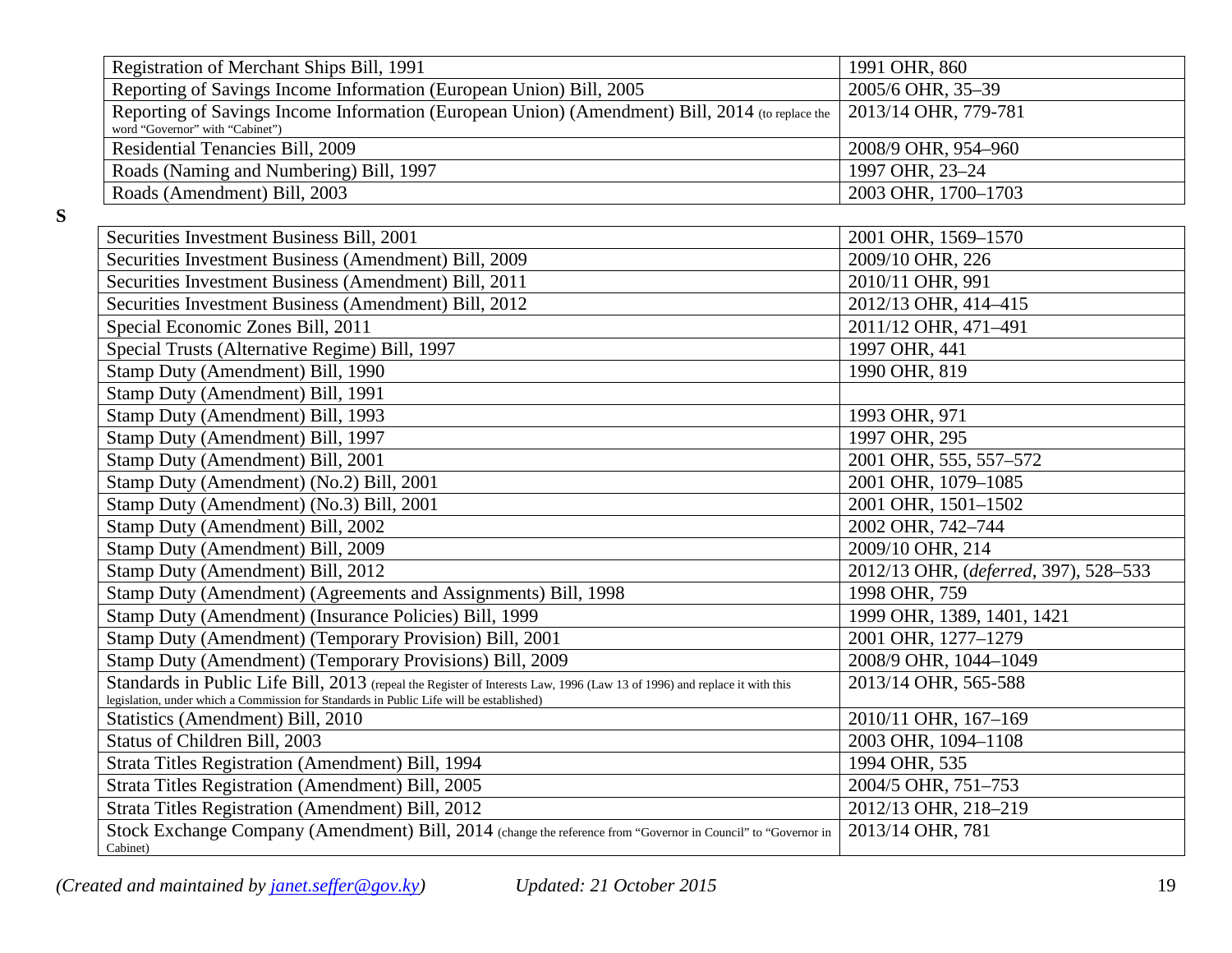| Succession (Amendment) Bill, 2006                                       | 2005/6 OHR, 581-582                   |
|-------------------------------------------------------------------------|---------------------------------------|
| Summary Jurisdiction (Domestic Violence) Bill, 1992                     | 1992 OHR, 989                         |
| Summary Jurisdiction (Amendment) Bill, 2003                             | 2003 OHR, 1109-1112                   |
| Summary Jurisdiction (Amendment) Bill, 2005                             | 2005/6 OHR, 499                       |
| Supplementary Appropriation (1987) Bill, 1990                           | 1990 OHR, 1135                        |
| Supplementary Appropriation (1988) Bill, 1990                           | 1990 OHR, 1135                        |
| Supplementary Appropriation (1989) Bill, 1990                           | 1990 OHR, 1136                        |
| Supplementary Appropriation (1990) Bill, 1992                           | 1992 OHR, 650                         |
| Supplementary Appropriation (1991) Bill, 1992                           | 1992 OHR, 1070                        |
| Supplementary Appropriation (1992) Bill, 1994                           | 1994 OHR, 85                          |
| Supplementary Appropriation (1993) Bill, 2002                           | 2002 OHR, 832                         |
| Supplementary Appropriation (1994) Bill, 2002                           | 2002 OHR, 832                         |
| Supplementary Appropriation (1995) Bill, 2002                           | 2002 OHR, 832                         |
| Supplementary Appropriation (1996) Bill, 2002                           | 2002 OHR, 832                         |
| Supplementary Appropriation (1997) Bill, 2002                           | 2002 OHR, 832                         |
| Supplementary Appropriation (1998) Bill, 2002                           | 2002 OHR, 832                         |
| Supplementary Appropriation (1999) Bill, 2002                           | 2002 OHR, 832                         |
| Supplementary Appropriation (2000) Bill, 2002                           | 2002 OHR, 832                         |
| Supplementary Appropriation (January to June 2003) Bill, 2003           | 2003 OHR, 429-437                     |
| Supplementary Appropriation (July 2004 to June 2005) Bill, 2005         | 2004/5 OHR, 580-665                   |
| Supplementary Appropriation (July 2004 to June 2005) (No.2) Bill, 2005  | 2005/6 OHR, 166-170                   |
| Supplementary Appropriation (July 2005 to June 2006) Bill, 2006         | 2005/6 OHR, 680-681                   |
| Supplementary Appropriation (July 2005 to June 2006) (No. 2) Bill, 2006 | 2006/7 OHR, 372-373                   |
| Supplementary Appropriation (July 2006 to June 2007) Bill, 2006         | 2006/7 OHR, 280-281                   |
| Supplementary Appropriation (July 2006 to June 2007) (No. 2) Bill, 2006 | 2006/7 OHR, 373                       |
| Supplementary Appropriation (July 2006 to June 2007) (No. 3) Bill, 2006 | 2006/7 OHR, 516                       |
| Supplementary Appropriation (July 2006 to June 2007) Bill, 2007         | 2006/7 OHR, 676-677                   |
| Supplementary Appropriation (July 2006 to June 2007) (No. 2) Bill, 2007 | 2007/8 OHR, 228                       |
| Supplementary Appropriation (July 2006 to June 2007) (No. 3) Bill, 2007 | 2007/8 OHR, 520                       |
| Supplementary Appropriation (July 2007 to June 2008) Bill, 2007         | 2007/8 OHR, 616-617                   |
| Supplementary Appropriation (July 2007 to June 2008) Bill, 2008         | 2008/9 OHR, 28                        |
| Supplementary Appropriation (July 2007 to June 2008) (No. 2) Bill, 2008 | 2008/9 OHR, 565                       |
| Supplementary Appropriation (July 2008 to June 2009) Bill, 2009         | 2008/9 OHR, 1061-1064                 |
| Supplementary Appropriation (July 2011 to June 2012) Bill, 2012         | 2012/13 OHR (first reading only), 213 |
| Supplementary Appropriation (July 2009 to June 2010) Bill 2013          | 2013/14 OHR, 45-50                    |
| Supplementary Appropriation (July 2010 to June 2011) Bill 2013          | 2013/14 OHR, 50-51                    |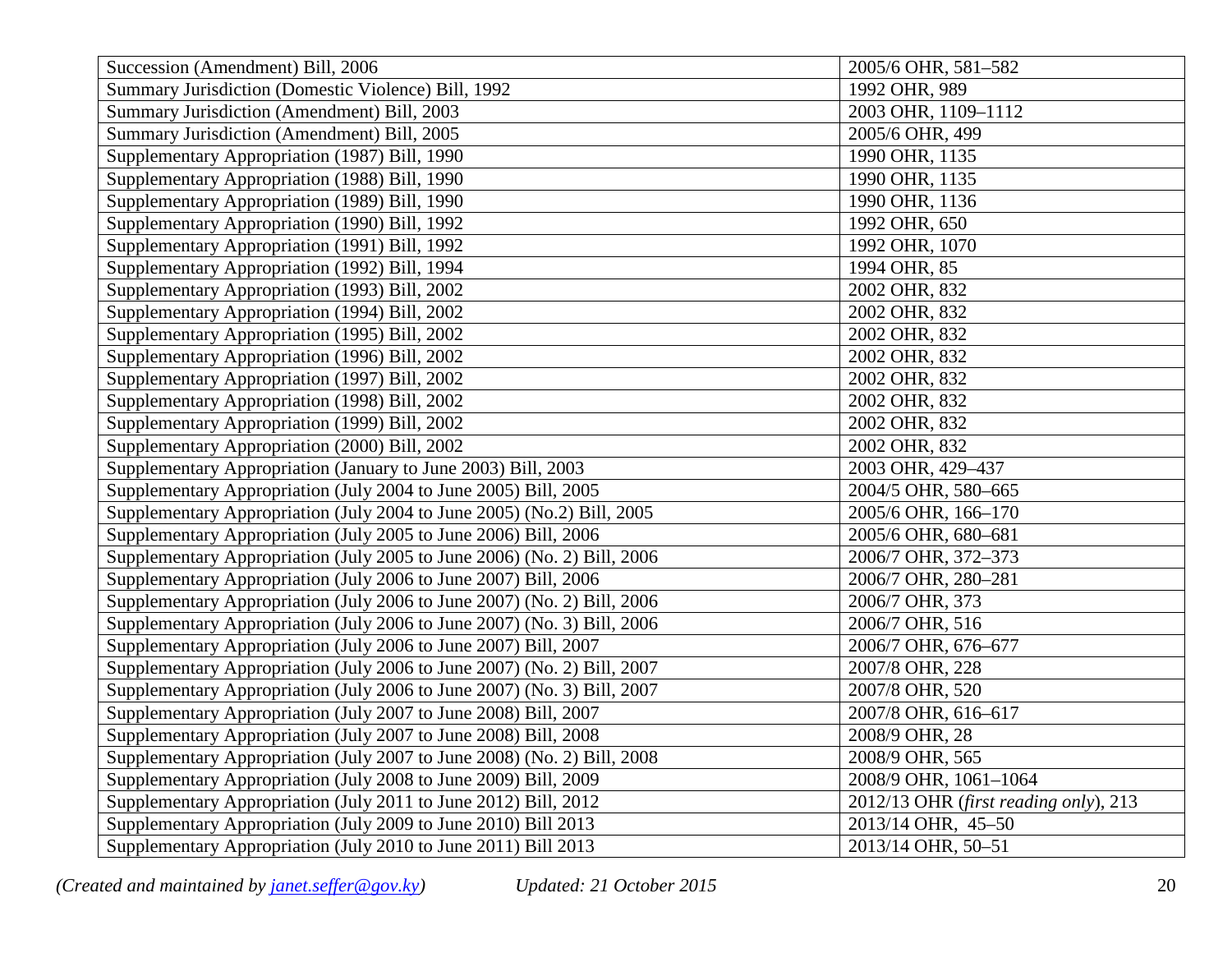| $2011$ to June $\overline{a}$<br>2012) Bill 2013<br>Appropriation (July)<br>Supplementary | <b>OHR. 51</b><br>2013/14 |
|-------------------------------------------------------------------------------------------|---------------------------|
| 2012 to June 2<br>2013) Bill 2013<br>Appropriation (July)<br>Supplementary                | <b>OHR, 51</b><br>2013/14 |

| Tax Concessions (Amendment) Bill, 1991                                                                                                                                                         | 1991 OHR, 1393                   |
|------------------------------------------------------------------------------------------------------------------------------------------------------------------------------------------------|----------------------------------|
| Tax Concessions (Amendment) Bill, 1994                                                                                                                                                         | 1994 OHR, 497                    |
| Tax Concessions (Amendment) (Undertakings) Bill, 1997                                                                                                                                          | 1997 OHR, 201                    |
| Tax Concessions (Amendment) Bill, 2010                                                                                                                                                         | 2010/11 OHR, 541-548, 636-643    |
| Tax Information Authority Bill, 2005                                                                                                                                                           | 2004/5 OHR, 530-545              |
| Tax Information Authority (Amendment) Bill, 2008                                                                                                                                               | 2008/9 OHR, 738-739              |
| Tax Information Authority (Amendment) Bill, 2012                                                                                                                                               | 2012/13 OHR, 220-221             |
| Tax Information Authority (Amendment) Bill, 2014 (to transfer responsibility for certain functions from the Financial<br>Secretary to the Minister with responsibility for Financial Services) | 2013/14 OHR, 782-783             |
| Telephone (Amendment) (Emergency Telecommunications) Bill, 1996                                                                                                                                | 1996 OHR, 457-458                |
| Terrorism Bill, 2003 (Chairman's statement re: HE the Governor's refusal to Assent to the                                                                                                      | 2003 OHR, 463-471, 481-493; 1264 |
| Terrorism Bill, 2003, as amended and passed by the House on 24 July 2003 and recommended                                                                                                       |                                  |
| wording by HE the Governor and resubmission of Bill, at page 1264 of the 2003/4 Official                                                                                                       |                                  |
| Hansard Report).                                                                                                                                                                               |                                  |
| Terrorism (Amendment) Bill, 2011                                                                                                                                                               | 2010/11 OHR, 910-913             |
| Tobacco Bill, 2008                                                                                                                                                                             | 2008/9 OHR, 530-551, 562-565     |
| Tourism (Amendment) Bill, 1990                                                                                                                                                                 | 1990 OHR, 39                     |
| Torts (Reform) (Amendment) Bill, 2011                                                                                                                                                          | 2010/11 OHR, Withdrawn, 888      |
| Tourism (Amendment) Bill, 1994                                                                                                                                                                 | 1994 OHR, 357                    |
| Tourism Accommodation (Taxation) Bill, 1993                                                                                                                                                    | 1993 OHR, 250                    |
| Tourist Accommodation (Taxation) (Amendment) Bill, 1994                                                                                                                                        | 1994 OHR, 825                    |
| Tourist Accommodation (Taxation) (Amendment) Bill, 2002                                                                                                                                        | 2002 OHR, 271-272                |
| Tourist Accommodation (Taxation)(Amendment) Bill, 2012                                                                                                                                         | 2012/13 OHR, 394-396             |
| Tourism Attraction Board Bill, 1996                                                                                                                                                            | 1996 OHR, 697-698                |
| Towns and Communities (Amendment) Bill, 1990                                                                                                                                                   | 1990 OHR, 813                    |
| Trade and Business Licensing (Amendment) Bill, 1992                                                                                                                                            | 1992 OHR, 1000                   |
| Trade and Business Licensing (Amendment) (Licensing Board) Bill, 1997                                                                                                                          | 1997 OHR, 178                    |
| Trade and Business Licensing (Amendment) Bill, 2000                                                                                                                                            | 2000 OHR, 770                    |
| Traffic Bill, 1991                                                                                                                                                                             | 1991 OHR, 1376                   |
| Traffic (Amendment) Bill, 1991                                                                                                                                                                 | 1991 OHR, 345                    |
| Traffic (Amendment) Bill, 1993                                                                                                                                                                 | 1993 OHR, 463                    |
| Traffic (Amendment) (No. 2) Bill, 1993                                                                                                                                                         | 1993 OHR, 1073                   |
| Traffic (Amendment) Bill, 1997                                                                                                                                                                 | 1997 OHR, 234                    |
| Traffic (Amendment) (Driving while intoxicated etc.) Bill, 2000                                                                                                                                | 2000 OHR, 939                    |